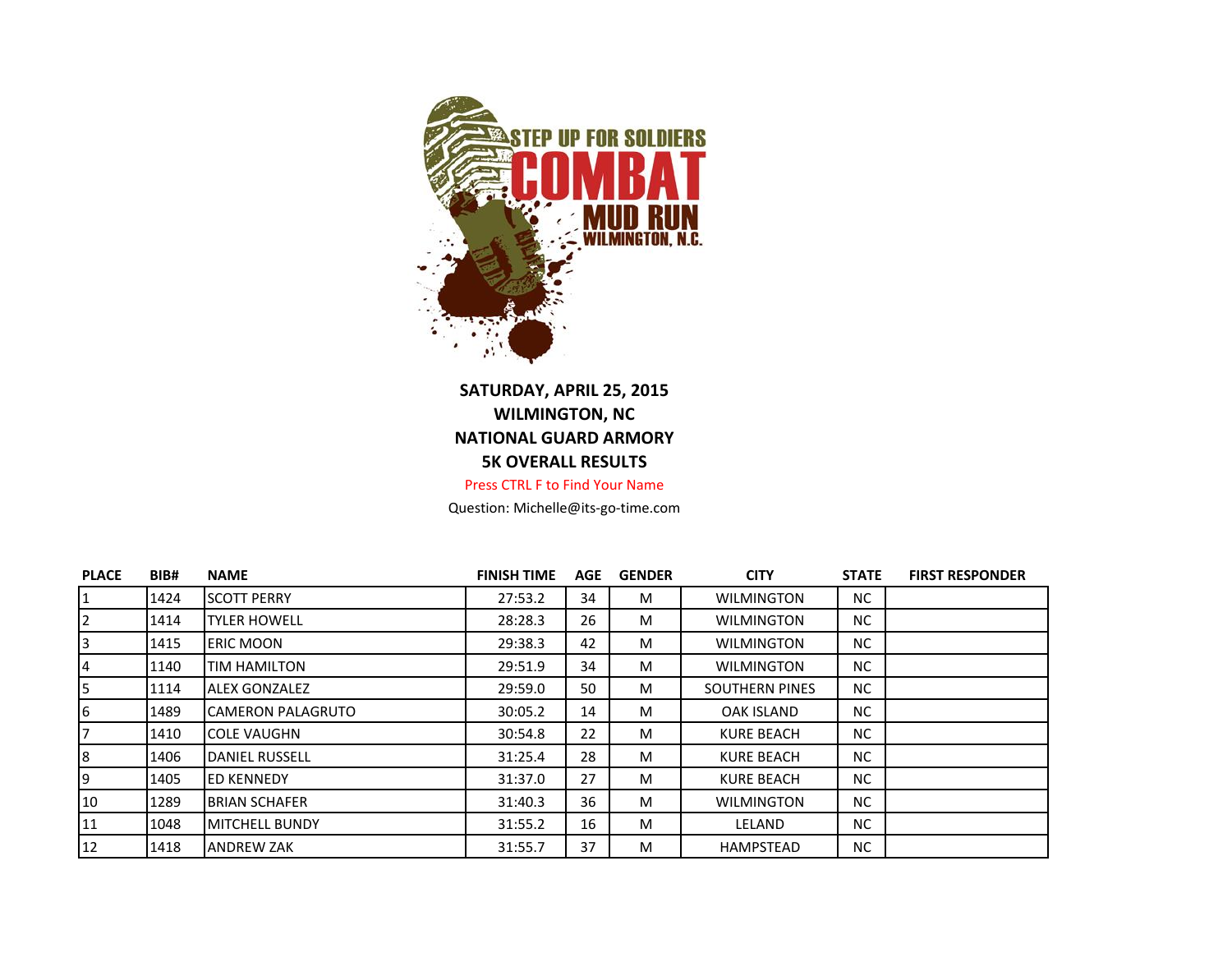| 13 | 1247 | <b>JOSHUA PALMER</b>    | 32:06.2 | 30 | M         | <b>FORT BRAGG</b>       | NС        | MILITARY/FIRE/POLICE |
|----|------|-------------------------|---------|----|-----------|-------------------------|-----------|----------------------|
| 14 | 1363 | <b>ROBERT WELSH</b>     | 32:46.5 | 25 | М         | <b>FORT BRAGG</b>       | <b>NC</b> | MILITARY/FIRE/POLICE |
| 15 | 1408 | <b>STEVE ZWALLY</b>     | 32:53.8 | 40 | M         | <b>KURE BEACH</b>       | <b>NC</b> |                      |
| 16 | 1478 | <b>KODY WRAY</b>        | 32:58.7 | 18 | M         | KELLY                   | <b>NC</b> |                      |
| 17 | 1477 | <b>WAYNE WRAY</b>       | 33:00.3 | 42 | M         | KELLY                   | <b>NC</b> |                      |
| 18 | 1299 | MICHAEL SNYDER          | 33:04.4 | 39 | М         | <b>WILMINGTON</b>       | NC.       |                      |
| 19 | 1417 | <b>CARMEN DELIA</b>     | 33:35.5 | 40 | M         | <b>WILMINGTON</b>       | <b>NC</b> |                      |
| 20 | 1416 | J.J. J.J.               | 33:55.6 | 38 | M         | <b>WILMINGTON</b>       | <b>NC</b> |                      |
| 21 | 1181 | <b>JUSTIN KARLSON</b>   | 35:59.6 | 29 | М         | <b>WILMINGTON</b>       | <b>NC</b> | MILITARY/FIRE/POLICE |
| 22 | 1409 | CHRIS SMITH             | 36:03.5 | 25 | M         | <b>KURE BEACH</b>       | <b>NC</b> |                      |
| 23 | 1445 | <b>AUSTIN RANIERI</b>   | 36:18.8 | 26 | M         | <b>WILMINGTON</b>       | NC.       |                      |
| 24 | 1281 | MIKE SALVATI            | 36:24.0 | 37 | М         | WILMINGTON              | NС        |                      |
| 25 | 1242 | <b>DONNIE NORRIS</b>    | 36:32.7 | 51 | M         | <b>WILMINGTON</b>       | <b>NC</b> |                      |
| 26 | 1353 | DANIEL WAGGONER         | 36:55.6 | 26 | М         | <b>CHAPEL HILL</b>      | NС        |                      |
| 27 | 1113 | WINSLOW GOINS           | 36:58.8 | 35 | M         | <b>WILMINGTON</b>       | <b>NC</b> |                      |
| 28 | 1213 | JENNA MCCORRY           | 37:13.9 | 22 | F         | CARRBORO                | NС        |                      |
| 29 | 1028 | <b>GUY BEECH</b>        | 37:32.4 | 59 | М         | <b>WILMINGTON</b>       | <b>NC</b> |                      |
| 30 | 1339 | <b>BRANDON TODD</b>     | 37:36.9 | 29 | M         | <b>OCEAN ISLE BEACH</b> | <b>NC</b> | MILITARY/FIRE/POLICE |
| 31 | 1105 | <b>JESS FRANK</b>       | 37:51.8 | 33 | М         | <b>WILMINGTON</b>       | <b>NC</b> |                      |
| 32 | 1078 | MAX DEUTSCH             | 37:52.9 | 43 | M         | <b>WILMINGTON</b>       | <b>NC</b> |                      |
| 33 | 1488 | DOMENIC PALAGRUTO       | 38:00.8 | 49 | M         | <b>OAK ISLAND</b>       | NС        |                      |
| 34 | 1288 | <b>JORDAN SBARDELLA</b> | 38:06.0 | 21 | М         | <b>WILMINGTON</b>       | NС        |                      |
| 35 | 1243 | <b>WALTER NORTHCUTT</b> | 38:07.9 | 35 | M         | <b>WILMINGTON</b>       | <b>NC</b> |                      |
| 36 | 1040 | <b>KELLY BOUDREAUX</b>  | 38:35.1 | 30 | F         | <b>WILMINGTON</b>       | NС        |                      |
| 37 | 1368 | LEIGH WEST              | 38:37.3 | 33 | F         | <b>WILMINGTON</b>       | <b>NC</b> |                      |
| 38 | 1084 | <b>AILISH DWYER</b>     | 38:50.8 | 20 | F         | <b>WILMINGTON</b>       | NС        |                      |
| 39 | 1170 | CARL JOHNSON            | 39:11.7 | 36 | М         |                         |           |                      |
| 40 | 1027 | <b>DANIEL BECK</b>      | 39:35.3 | 49 | M         | LELAND                  | <b>NC</b> |                      |
| 41 | 1392 | <b>BLAKE REASOR</b>     | 39:37.8 | 27 | М         | WILMINGTON              | <b>NC</b> |                      |
| 42 | 1290 | CHAD SCOTT              | 39:58.3 | 28 | M         | <b>WINNABOW</b>         | <b>NC</b> | MILITARY/FIRE/POLICE |
| 43 | 1319 | <b>LIBOR STURCH</b>     | 40:03.2 | 41 | ${\sf M}$ | <b>WILMINGTON</b>       | <b>NC</b> |                      |
| 44 | 1476 | <b>SCOT GARNER</b>      | 40:14.2 | 45 | М         | RALEIGH                 | NС        |                      |
| 45 | 1099 | <b>APRIL FLORES</b>     | 40:25.3 | 29 | F         | <b>FAYETTEVILLE</b>     | <b>NC</b> | MILITARY/FIRE/POLICE |
| 46 | 1407 | PARKER GALLOWAY         | 40:31.5 | 20 | M         | <b>KURE BEACH</b>       | <b>NC</b> |                      |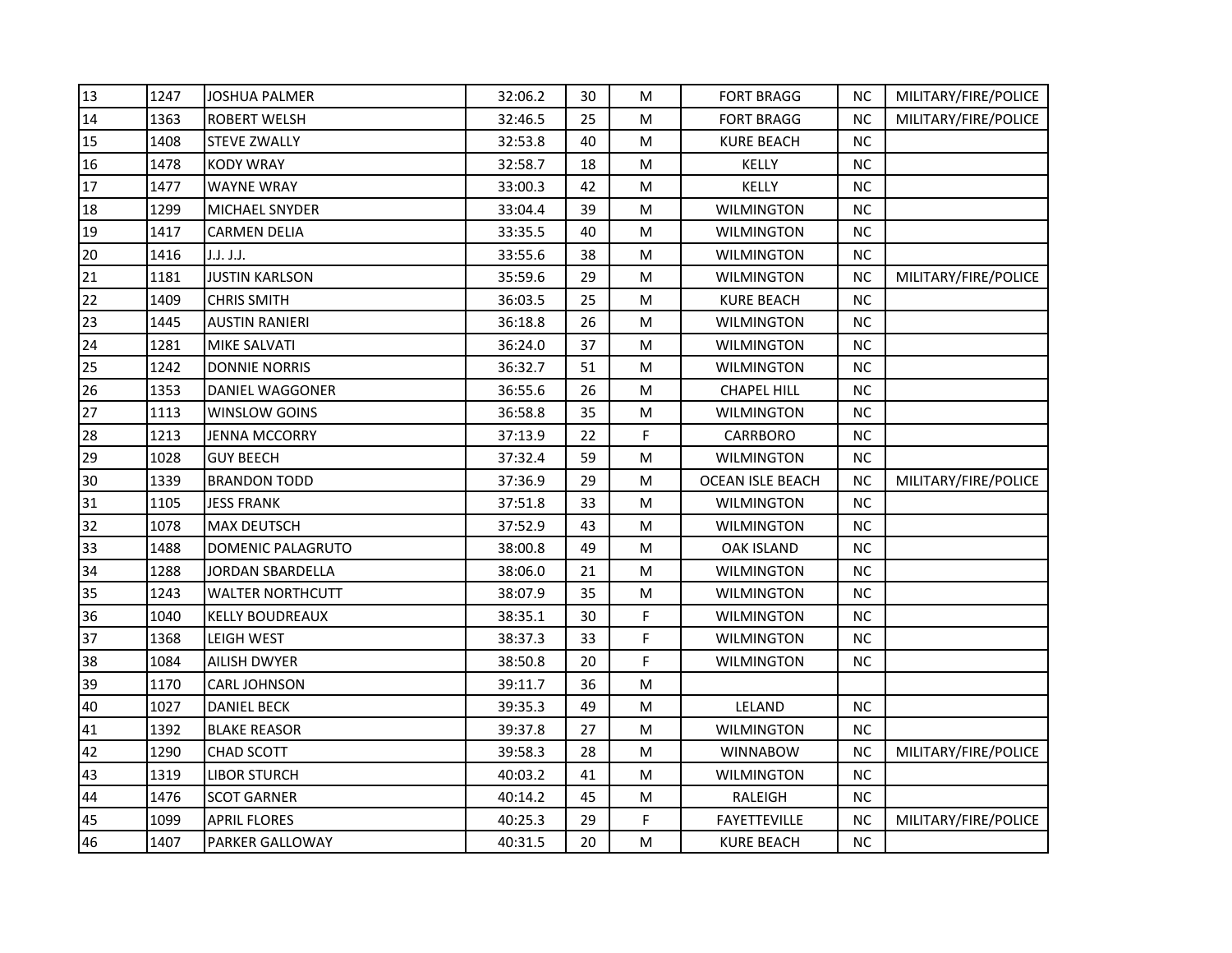| 47 | 1026 | CARL BAYNARD                 | 40:41.4 | 42 | м  | <b>WILMINGTON</b>   | <b>NC</b> | MILITARY/FIRE/POLICE |
|----|------|------------------------------|---------|----|----|---------------------|-----------|----------------------|
| 48 | 1354 | <b>CHRIS WAGNER</b>          | 40:46.2 | 31 | М  | <b>FORT BRAGG</b>   | <b>NC</b> | MILITARY/FIRE/POLICE |
| 49 | 1325 | ROSEMARIE SUTZKO             | 40:53.2 | 31 | F. | LELAND              | NC        |                      |
| 50 | 1152 | <b>CHRISTOPHER HENDRICKS</b> | 40:55.2 | 35 | м  | <b>WILMINGTON</b>   | <b>NC</b> |                      |
| 51 | 1386 | <b>MAX COWART</b>            | 41:00.9 | 25 | М  | <b>WILMINGTON</b>   | <b>NC</b> |                      |
| 52 | 1284 | <b>BRIAN SANFINO</b>         | 41:01.2 | 29 | M  | <b>WILMINGTON</b>   | <b>NC</b> |                      |
| 53 | 1387 | ULYSSES CHOICE               | 41:03.1 | 26 | М  | <b>WILMINGTON</b>   | NC.       |                      |
| 54 | 1287 | <b>BRIAN SANFINO</b>         | 41:03.4 | 29 | М  | <b>WILMINGTON</b>   | NC.       |                      |
| 55 | 1265 | <b>MAGGIE RAMBEAUT</b>       | 41:15.4 | 29 | F. | HAMPSTEAD           | NC        |                      |
| 56 | 1258 | ANTHONY PICKETT              | 41:19.6 | 34 | м  |                     |           |                      |
| 57 | 1259 | LANDON PIERPAN               | 41:20.5 | 14 | М  | <b>WILMINGTON</b>   | <b>NC</b> |                      |
| 58 | 1138 | KEITH HAERTEL                | 41:21.3 | 26 | M  | <b>WILMINGTON</b>   | <b>NC</b> |                      |
| 59 | 1110 | <b>BRENDA GIBSON</b>         | 41:23.7 | 26 | F  | <b>CASTLE HAYNE</b> | <b>NC</b> |                      |
| 60 | 1313 | <b>GREGORY STIRRAT</b>       | 41:27.6 | 14 | М  | <b>HAMPSTEAD</b>    | <b>NC</b> |                      |
| 61 | 1118 | <b>LAUREN GRADY</b>          | 41:34.1 | 32 | F  | <b>MOUNT OLIVE</b>  | NC        |                      |
| 62 | 1390 | <b>BENJAMIN RANSOM IVEY</b>  | 41:35.9 | 23 | М  | <b>WILMINGTON</b>   | <b>NC</b> |                      |
| 63 | 1426 | <b>ROB BUTLER</b>            | 41:39.3 | 16 | М  | <b>WILMINGTON</b>   | <b>NC</b> |                      |
| 64 | 1425 | <b>DYLAN OTIS</b>            | 41:42.7 | 16 | M  | <b>WILMINGTON</b>   | <b>NC</b> |                      |
| 65 | 1427 | <b>JARRED HOLLINS</b>        | 41:45.6 | 16 | м  | WILMINGTON          | <b>NC</b> |                      |
| 66 | 1167 | ANDREW JACKWAY               | 42:06.9 | 26 | М  | <b>WILMINGTON</b>   | <b>NC</b> |                      |
| 67 | 1283 | <b>DEREK SANDT</b>           | 42:11.0 | 68 | М  | <b>WILMINGTON</b>   | NC        |                      |
| 68 | 1250 | <b>DAVID PATTERSON</b>       | 42:12.3 | 45 | М  | SOUTHPORT           | NC.       |                      |
| 69 | 1400 | JOHN KENNEDY                 | 42:20.5 | 20 | M  | <b>KURE BEACH</b>   | NC        |                      |
| 70 | 1452 | JACOB THOMAS                 | 42:33.8 | 22 | М  | <b>WILMINGTON</b>   | <b>NC</b> |                      |
| 71 | 1401 | LUAN THOMAS                  | 42:41.7 | 47 | М  | LELAND              | NC.       |                      |
| 72 | 1224 | <b>SHAWN MIKULA</b>          | 42:42.8 | 31 | М  | <b>HAMPSTEAD</b>    | NC.       | MILITARY/FIRE/POLICE |
| 73 | 1218 | <b>BRENDAN MCINERNEY</b>     | 42:46.0 | 43 | M  | <b>WILMINGTON</b>   | <b>NC</b> | MILITARY/FIRE/POLICE |
| 74 | 1296 | <b>ERIN SLAYS</b>            | 42:48.0 | 35 | F  | <b>WILMINGTON</b>   | <b>NC</b> | MILITARY/FIRE/POLICE |
| 75 | 1249 | <b>BRAD PATE</b>             | 43:08.7 | 44 | М  | <b>WILMINGTON</b>   | NC        |                      |
| 76 | 1038 | <b>MADELINE BOSTIC</b>       | 43:18.9 | 24 | F  | <b>KURE BEACH</b>   | NC        | MILITARY/FIRE/POLICE |
| 77 | 1385 | <b>MEGAN OBRYAN</b>          | 43:23.2 | 36 | F  | <b>WILMINGTON</b>   | NC.       |                      |
| 78 | 1379 | <b>KELSEA YATES</b>          | 43:24.1 | 23 | F  | <b>WILMINGTON</b>   | <b>NC</b> |                      |
| 79 | 1388 | <b>CHRISTINA FOSTER</b>      | 43:25.1 | 25 | F  | <b>WILMINGTON</b>   | $\sf NC$  |                      |
| 80 | 1235 | CHASE NEEDHAM                | 43:26.1 | 25 | м  | WILMINGTON          | <b>NC</b> |                      |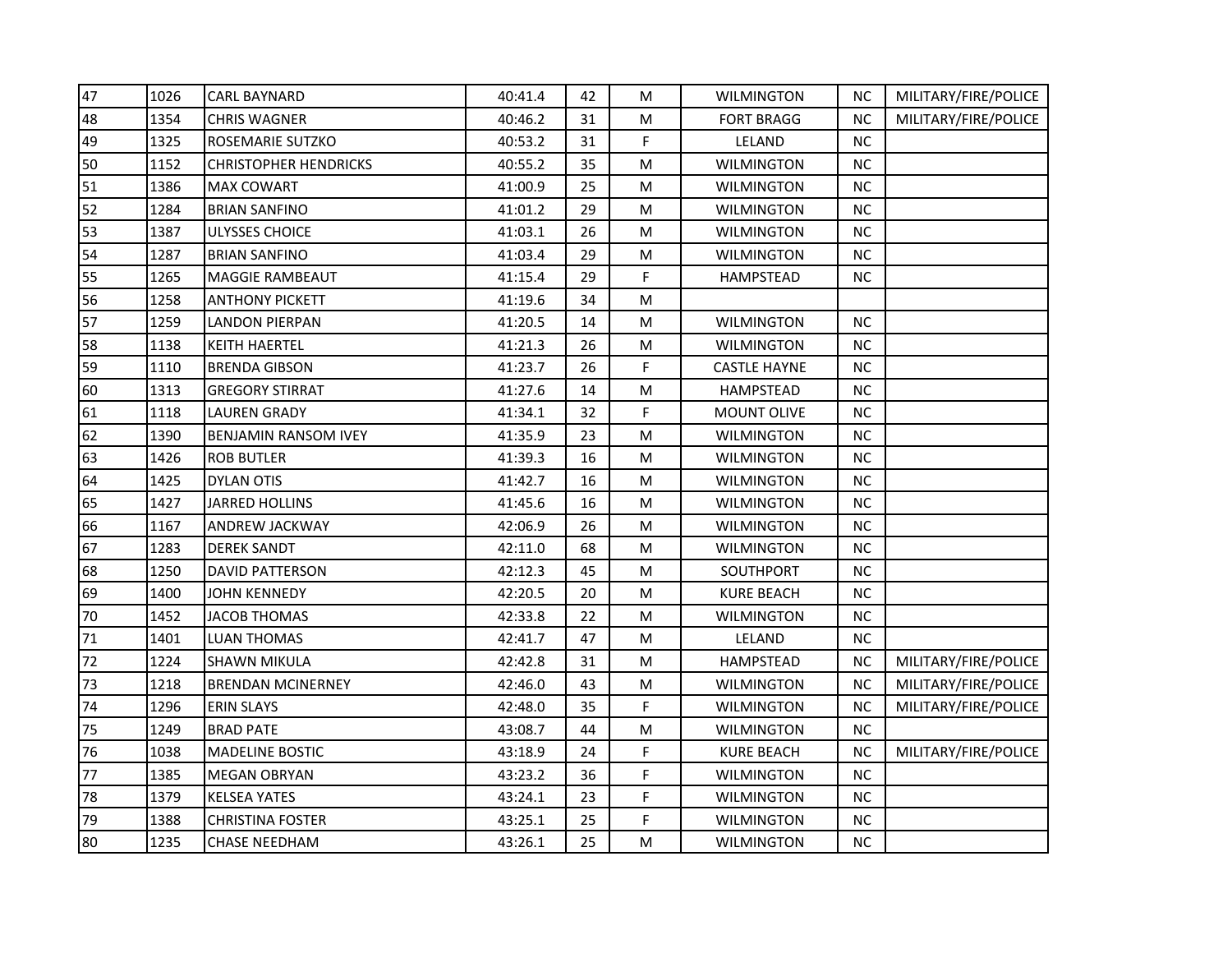| 81  | 1023 | NICOLE BAXLEY            | 43:28.0 | 26 | F  | <b>WILMINGTON</b>     | NC.       | MILITARY/FIRE/POLICE |
|-----|------|--------------------------|---------|----|----|-----------------------|-----------|----------------------|
| 82  | 1481 | <b>RAYMOND BORETTI</b>   | 43:28.6 | 25 | M  | <b>WILMINGTON</b>     | <b>NC</b> |                      |
| 83  | 1482 | <b>ROBIN BLANKENSHIP</b> | 43:31.5 | 25 | F  | <b>SNEADS FERRY</b>   | <b>NC</b> |                      |
| 84  | 1158 | <b>MATT HINNANTM</b>     | 43:47.6 | 42 | M  | <b>WILMINGTON</b>     | <b>NC</b> |                      |
| 85  | 1351 | <b>NIKA VILCINS</b>      | 43:51.7 | 16 | F  | <b>WILMINGTON</b>     | <b>NC</b> |                      |
| 86  | 1056 | JOHN CANFIELD            | 43:58.4 | 60 | M  | <b>WILMINGTON</b>     | <b>NC</b> |                      |
| 87  | 1098 | <b>LISA FISHER</b>       | 44:00.9 | 35 | F  | <b>WILMINGTON</b>     | <b>NC</b> |                      |
| 88  | 1095 | <b>DALE FENNELL</b>      | 44:11.0 | 50 | M  | <b>HAMPSTEAD</b>      | <b>NC</b> |                      |
| 89  | 1058 | <b>JOSEPH CASE</b>       | 44:12.3 | 38 | M  | WILMINGTON            | <b>NC</b> | MILITARY/FIRE/POLICE |
| 90  | 1115 | <b>JOHN GONZALEZ</b>     | 44:20.1 | 15 | M  | <b>SOUTHERN PINES</b> | <b>NC</b> |                      |
| 91  | 1141 | <b>TJ HARPER</b>         | 44:28.7 | 35 | M  | <b>WILMINGTON</b>     | <b>NC</b> |                      |
| 92  | 1176 | <b>TAYLOR JONES</b>      | 44:30.4 | 47 | M  | <b>KURE BEACH</b>     | <b>NC</b> | MILITARY/FIRE/POLICE |
| 93  | 1384 | MICHAEL ZICHY            | 44:31.4 | 32 | М  | <b>WILMINGTON</b>     | <b>NC</b> |                      |
| 94  | 1150 | <b>DAVID HEGLAR</b>      | 44:35.8 | 50 | M  | <b>KURE BEACH</b>     | <b>NC</b> | MILITARY/FIRE/POLICE |
| 95  | 1330 | <b>KYLE TAYLOR</b>       | 44:57.0 | 20 | M  | <b>WILMINGTON</b>     | <b>NC</b> |                      |
| 96  | 1244 | <b>ANDREW OAKES</b>      | 45:37.9 | 25 | M  | <b>ROCKY POINT</b>    | <b>NC</b> | MILITARY/FIRE/POLICE |
| 97  | 1070 | JOSH CRANFORD            | 45:40.8 | 29 | M  | <b>WILMINGTON</b>     | <b>NC</b> | MILITARY/FIRE/POLICE |
| 98  | 1174 | ZACH JOHNSON             | 45:45.3 | 24 | М  | <b>WILMINGTON</b>     | <b>NC</b> | MILITARY/FIRE/POLICE |
| 99  | 1031 | <b>KRISTIN BLANCHARD</b> | 45:45.4 | 32 | F. | <b>WILMINGTON</b>     | <b>NC</b> | MILITARY/FIRE/POLICE |
| 100 | 1069 | <b>DENISE COVIL</b>      | 45:48.0 | 53 | F  | HAMPSTEAD             | <b>NC</b> | MILITARY/FIRE/POLICE |
| 101 | 1021 | <b>SHANE BATES</b>       | 45:51.4 | 44 | M  | <b>WILMINGTON</b>     | <b>NC</b> | MILITARY/FIRE/POLICE |
| 102 | 1329 | <b>BRICE TAYLOR</b>      | 45:54.8 | 52 | M  | <b>WILMINGTON</b>     | <b>NC</b> |                      |
| 103 | 1039 | <b>MARK BOSTIC</b>       | 46:05.7 | 55 | M  | <b>KURE BEACH</b>     | <b>NC</b> | MILITARY/FIRE/POLICE |
| 104 | 1291 | <b>SHAWNA SHELTON</b>    | 46:18.8 | 33 | F. | WILMINGTON            | <b>NC</b> |                      |
| 105 | 1131 | <b>ERIN GUMBS</b>        | 46:32.1 | 25 | F  | <b>WILMINGTON</b>     | <b>NC</b> | MILITARY/FIRE/POLICE |
| 106 | 1130 | AL GUMBS                 | 46:34.8 | 57 | M  | <b>WILMINGTON</b>     | <b>NC</b> | MILITARY/FIRE/POLICE |
| 107 | 1328 | <b>LESLIE TALBOTT</b>    | 47:00.3 | 32 | F  | WILMINGTON            | <b>NC</b> |                      |
| 108 | 1155 | PAUL HIEBER              | 47:16.7 | 33 | M  | HAMPSTEAD             | $NC$      | MILITARY/FIRE/POLICE |
| 109 | 1187 | KRISTEN LALIBERTE        | 47:28.8 | 32 | F. | HAMPSTEAD             | <b>NC</b> | MILITARY/FIRE/POLICE |
| 110 | 1135 | PATRICIA GUTIERREZ       | 47:30.0 | 34 | F  | <b>WILMINGTON</b>     | <b>NC</b> |                      |
| 111 | 1217 | <b>ROSS RAPER</b>        | 47:35.2 | 33 | M  | <b>WILMINGTON</b>     | <b>NC</b> | MILITARY/FIRE/POLICE |
| 112 | 1272 | <b>ROBERT ROER</b>       | 47:44.3 | 31 | М  | <b>WILMINGTON</b>     | <b>NC</b> | MILITARY/FIRE/POLICE |
| 113 | 1184 | <b>ARJAN KOOL</b>        | 47:48.6 | 24 | M  | <b>VIENNA</b>         | VA        |                      |
| 114 | 1064 | <b>DOUG CLARKIN</b>      | 47:55.0 | 36 | М  | <b>WILMINGTON</b>     | NC.       |                      |
|     |      |                          |         |    |    |                       |           |                      |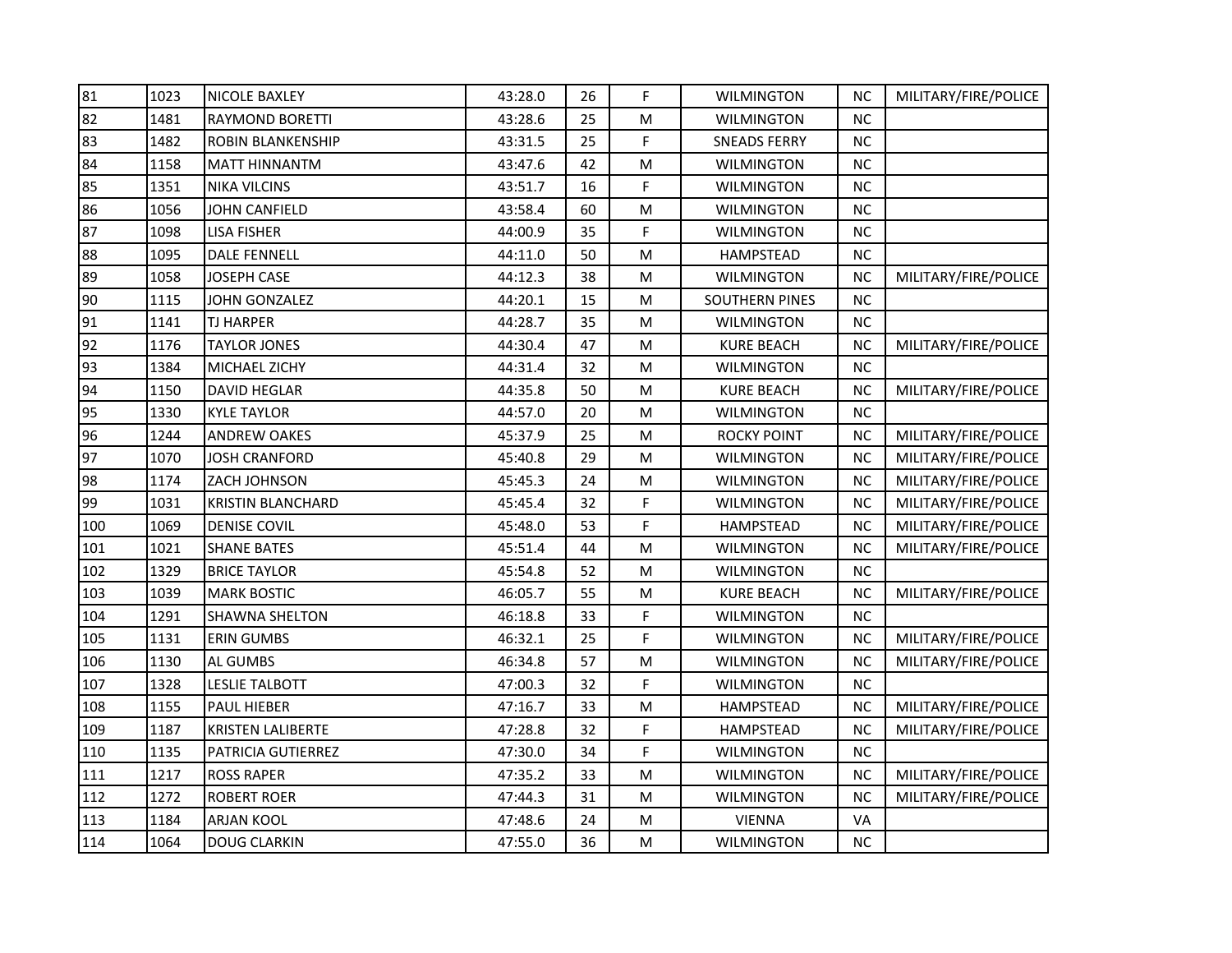| 115 | 1297 | ALEXANDER SMITH                 | 47:58.0 | 43 | M  | <b>WILMINGTON</b>         | NC.       |                      |
|-----|------|---------------------------------|---------|----|----|---------------------------|-----------|----------------------|
| 116 | 1052 | <b>MATTHEW BURNS</b>            | 48:00.8 | 37 | М  | <b>WILMINGTON</b>         | NC        |                      |
| 117 | 1431 | <b>ROGER CHAPMAN</b>            | 48:11.4 | 21 | M  | <b>WILMINGTON</b>         | NC        |                      |
| 118 | 1097 | MICHAEL FIELDS                  | 48:11.5 | 29 | M  | <b>BURGAW</b>             | <b>NC</b> |                      |
| 119 | 1459 | ERYN JEFFERSON                  | 48:14.4 | 21 | F  | <b>WILMINGTON</b>         | <b>NC</b> |                      |
| 120 | 1465 | KALEB DUTIL                     | 48:23.6 | 32 | М  | LELAND                    | NC.       |                      |
| 121 | 1359 | REBECCA WATSON                  | 48:25.2 | 24 | F  | HAMPSTEAD.                | NC.       |                      |
| 122 | 1464 | JONATHAN BRADLEY                | 48:29.5 | 33 | M  | <b>WILMINGTON</b>         | <b>NC</b> |                      |
| 123 | 1479 | JOHN DILDAY                     | 48:29.6 | 44 | M  | <b>HOPE MILLS</b>         | NC.       |                      |
| 124 | 1111 | IAN GIBSON                      | 48:31.3 | 17 | M  | WILMINGTON                | NC.       |                      |
| 125 | 1014 | GABRIELLE ALLEN-DESTROISMAISONS | 48:34.8 | 17 | F. | <b>WILMINGTON</b>         | NC.       |                      |
| 126 | 1112 | JOHN GIBSON                     | 48:36.8 | 52 | М  | <b>WILMINGTON</b>         | <b>NC</b> |                      |
| 127 | 1022 | <b>LORI BATSON</b>              | 48:38.6 | 30 | F. | HAMPSTEAD                 | NC        |                      |
| 128 | 1246 | <b>VALERIE OLLANGG TYLER</b>    | 48:43.7 | 33 | F  | <b>HOLLY RIDGE</b>        | <b>NC</b> | MILITARY/FIRE/POLICE |
| 129 | 1071 | <b>CECIL CREASY</b>             | 48:45.6 | 24 | М  | <b>WILMINGTON</b>         | <b>NC</b> | MILITARY/FIRE/POLICE |
| 130 | 1343 | DANIEL TOZOUR                   | 48:47.3 | 31 | M  | WILMINGTON                | NC.       |                      |
| 131 | 1172 | <b>JOEY JOHNSON</b>             | 48:51.0 | 37 | F  | <b>WILMINGTON</b>         | NС        |                      |
| 132 | 1059 | <b>TANOTH CHALMERS</b>          | 48:53.2 | 35 | F. | <b>WINNABOW</b>           | <b>NC</b> |                      |
| 133 | 1454 | <b>STEVEN EILER</b>             | 48:54.7 | 27 | M  | <b>WILMINGTON</b>         | <b>NC</b> |                      |
| 134 | 1358 | DAVID WATSON                    | 48:55.1 | 40 | M  | HAMPSTEAD.                | NC.       |                      |
| 135 | 1203 | KEVIN MARRIOTT                  | 49:04.2 | 38 | М  | WILMINGTON                | NC.       |                      |
| 136 | 1458 | <b>JUSTIN BRASWELL</b>          | 49:14.3 | 29 | M  | <b>WILMINGTON</b>         | NC.       |                      |
| 137 | 1357 | ANGELA WARREN                   | 49:18.0 | 34 | F  | <b>HAMPSTEAD</b>          | NC.       |                      |
| 138 | 1171 | <b>CULLY JOHNSON</b>            | 49:22.6 | 17 | M  | <b>WILMINGTON</b>         | <b>NC</b> |                      |
| 139 | 1300 | STEPHANIE SOUTHERLAND           | 49:31.3 | 42 | F  | <b>CASTLE HAYNE</b>       | NC.       |                      |
| 140 | 1088 | <b>JEFF ELLIS</b>               | 49:35.1 | 40 | М  | <b>WILMINGTON</b>         | NC.       |                      |
| 141 | 1173 | <b>MARY ELLEN JOHNSON</b>       | 49:38.8 | 26 | F  | <b>WILMINGTON</b>         | NC.       |                      |
| 142 | 1137 | <b>TYLER HADBAVNY</b>           | 49:48.5 | 24 | M  | <b>WILMINGTON</b>         | <b>NC</b> |                      |
| 143 | 1399 | DANA NEWSOME                    | 49:52.4 | 34 | М  | <b>WILMINGTON</b>         | NC.       |                      |
| 144 | 1013 | <b>SUSAN ALBERT</b>             | 49:54.3 | 21 | F  | <b>WILMINGTON</b>         | NC        |                      |
| 145 | 1402 | <b>ABBY TRIPP</b>               | 50:09.5 | 27 | F  | <b>WILMINGTON</b>         | NC.       |                      |
| 146 | 1122 | <b>JANIE GRAINGER</b>           | 50:12.4 | 42 | F. | <b>WRIGHTSVILLE BEACH</b> | NC.       |                      |
| 147 | 1266 | <b>LISA RECCHIA</b>             | 50:16.6 | 37 | F. | <b>WILMINGTON</b>         | NC.       |                      |
| 148 | 1193 | <b>CORRINE LINDER</b>           | 50:18.2 | 22 | F. | WILMINGTON                | NC.       |                      |
|     |      |                                 |         |    |    |                           |           |                      |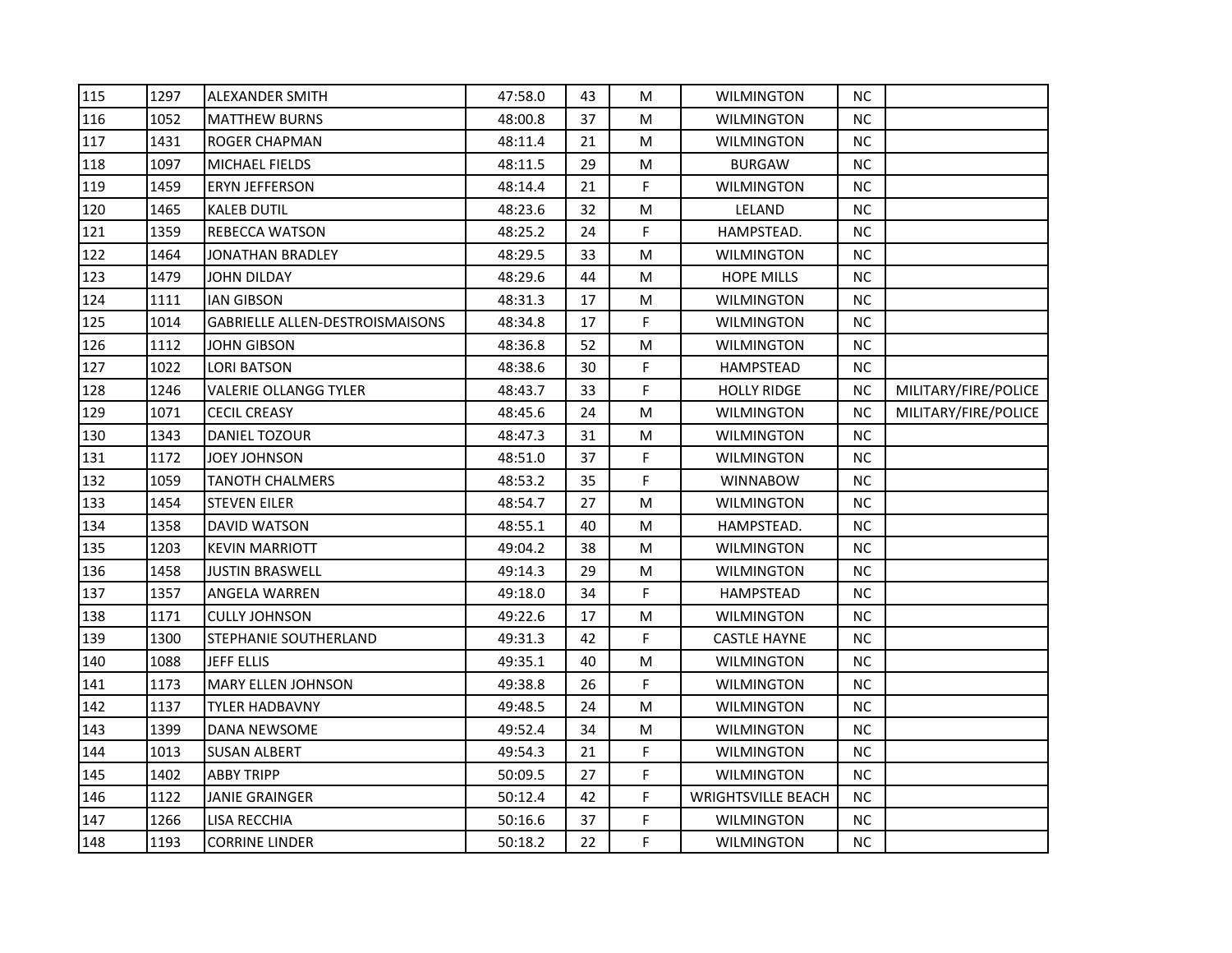| 149 | 1153 | <b>NICHOLLE HERBERT</b>    | 50:18.9 | 25 | F. | <b>WILMINGTON</b>   | NС        |                      |
|-----|------|----------------------------|---------|----|----|---------------------|-----------|----------------------|
| 150 | 1077 | <b>ROCKY DEARMITT</b>      | 50:37.9 | 39 | M  | <b>WILMINGTON</b>   | <b>NC</b> | MILITARY/FIRE/POLICE |
| 151 | 1073 | <b>SAMANTHA CULBERTSON</b> | 50:45.8 | 21 | F  | <b>WAKE FOREST</b>  | <b>NC</b> |                      |
| 152 | 1204 | <b>MADYSON MARSHBURN</b>   | 50:49.3 | 23 | F  | <b>WILMINGTON</b>   | ΝC        |                      |
| 153 | 1081 | <b>AMY DORN</b>            | 50:50.9 | 28 | F  | <b>BRISTOW</b>      | VA        |                      |
| 154 | 1082 | PHILIP DORN                | 50:55.4 | 36 | Μ  | <b>BRISTOW</b>      | VA        |                      |
| 155 | 1075 | RACHEL DAVIS               | 51:08.5 | 13 | F  | <b>BEAR CREEK</b>   | NС        |                      |
| 156 | 1303 | <b>HANNAH ST.JEAN</b>      | 51:11.2 | 18 | F  | <b>SILER CITY</b>   | <b>NC</b> |                      |
| 157 | 1107 | ALEXANDRA FRANZ            | 51:24.4 | 18 | F. | GREENVILLE          | ΝC        |                      |
| 158 | 1375 | <b>GISELLE WILLEMS</b>     | 51:27.1 | 27 | F  | <b>SNEADS FERRY</b> | <b>NC</b> | MILITARY/FIRE/POLICE |
| 159 | 1376 | DANIEL WOOLARD             | 51:27.6 | 20 | M  | GREENVILLE          | ΝC        |                      |
| 160 | 1194 | <b>TARYN LIPPERT</b>       | 51:30.5 | 27 | F. | <b>SNEADS FERRY</b> | <b>NC</b> | MILITARY/FIRE/POLICE |
| 161 | 1086 | <b>SEAN DWYER</b>          | 51:33.8 | 38 | M  | <b>WILMINGTON</b>   | <b>NC</b> |                      |
| 162 | 1197 | <b>ALEX MALPASS</b>        | 51:33.8 | 18 | м  | <b>WILMINGTON</b>   | ΝC        |                      |
| 163 | 1238 | <b>MARVIN NEWLIN</b>       | 51:35.8 | 20 | M  | <b>GRAHAM</b>       | <b>NC</b> |                      |
| 164 | 1338 | <b>EMILY TISDIAL</b>       | 51:37.0 | 35 | F  | <b>ROCKY POINT</b>  | ΝC        |                      |
| 165 | 1085 | <b>ANITA DWYER</b>         | 51:39.0 | 37 | F  | <b>WILMINGTON</b>   | <b>NC</b> |                      |
| 166 | 1277 | <b>JOSEPH ROUSE</b>        | 51:39.3 | 30 | M  | HAMPSTEAD           | ΝC        |                      |
| 167 | 1227 | <b>STEPHANIE MOSS</b>      | 51:42.2 | 37 | F. | HAMPSTEAD           | ΝC        |                      |
| 168 | 1239 | <b>TARA NEWLIN</b>         | 51:43.6 | 18 | F  | <b>MEBANE</b>       | <b>NC</b> |                      |
| 169 | 1240 | <b>MONTY NEWSOME</b>       | 51:49.5 | 52 | M  | <b>WILMINGTON</b>   | <b>NC</b> |                      |
| 170 | 1108 | <b>AMBER GARNER</b>        | 51:53.4 | 24 | F. | <b>SNEADS FERRY</b> | <b>NC</b> | MILITARY/FIRE/POLICE |
| 171 | 1074 | <b>JEREMY DAVIS</b>        | 51:58.2 | 14 | M  | <b>BEAR CREEK</b>   | <b>NC</b> |                      |
| 172 | 1076 | RODNEY DAVIS               | 52:00.9 | 46 | M  | <b>BEAR CREEK</b>   | <b>NC</b> | MILITARY/FIRE/POLICE |
| 173 | 1226 | MICHELLE MORGAN            | 52:10.7 | 36 | F  | <b>HAMPSTEAD</b>    | <b>NC</b> | MILITARY/FIRE/POLICE |
| 174 | 1029 | WILLIAM BENNETT            | 52:22.7 | 24 | M  | <b>WILMINGTON</b>   | ΝC        |                      |
| 175 | 1455 | <b>BRANDON TURNER</b>      | 52:28.0 | 21 | М  | <b>WILMINGTON</b>   | NС        |                      |
| 176 | 1044 | <b>CHRISTINE BROWN</b>     | 52:40.3 | 26 | F  | <b>WILMINGTON</b>   | ΝC        |                      |
| 177 | 1083 | AMY DOTSON                 | 52:47.2 | 38 | F. | <b>WILMINGTON</b>   | <b>NC</b> |                      |
| 178 | 1382 | JARED ZELLER               | 52:55.4 | 32 | M  | LELAND              | <b>NC</b> | MILITARY/FIRE/POLICE |
| 179 | 1209 | <b>BRAD MAY</b>            | 52:58.0 | 56 | M  | LELAND              | <b>NC</b> |                      |
| 180 | 1136 | <b>SETH HACKLER</b>        | 53:00.7 | 34 | М  |                     |           | MILITARY/FIRE/POLICE |
| 181 | 1320 | <b>DUSTIN SULLIVAN</b>     | 53:03.6 | 36 | M  | <b>BELVILLE</b>     | <b>NC</b> |                      |
| 182 | 1441 | MICHAEL LOMBE              | 53:06.0 | 38 | M  | <b>WILMINGTON</b>   | ΝC        |                      |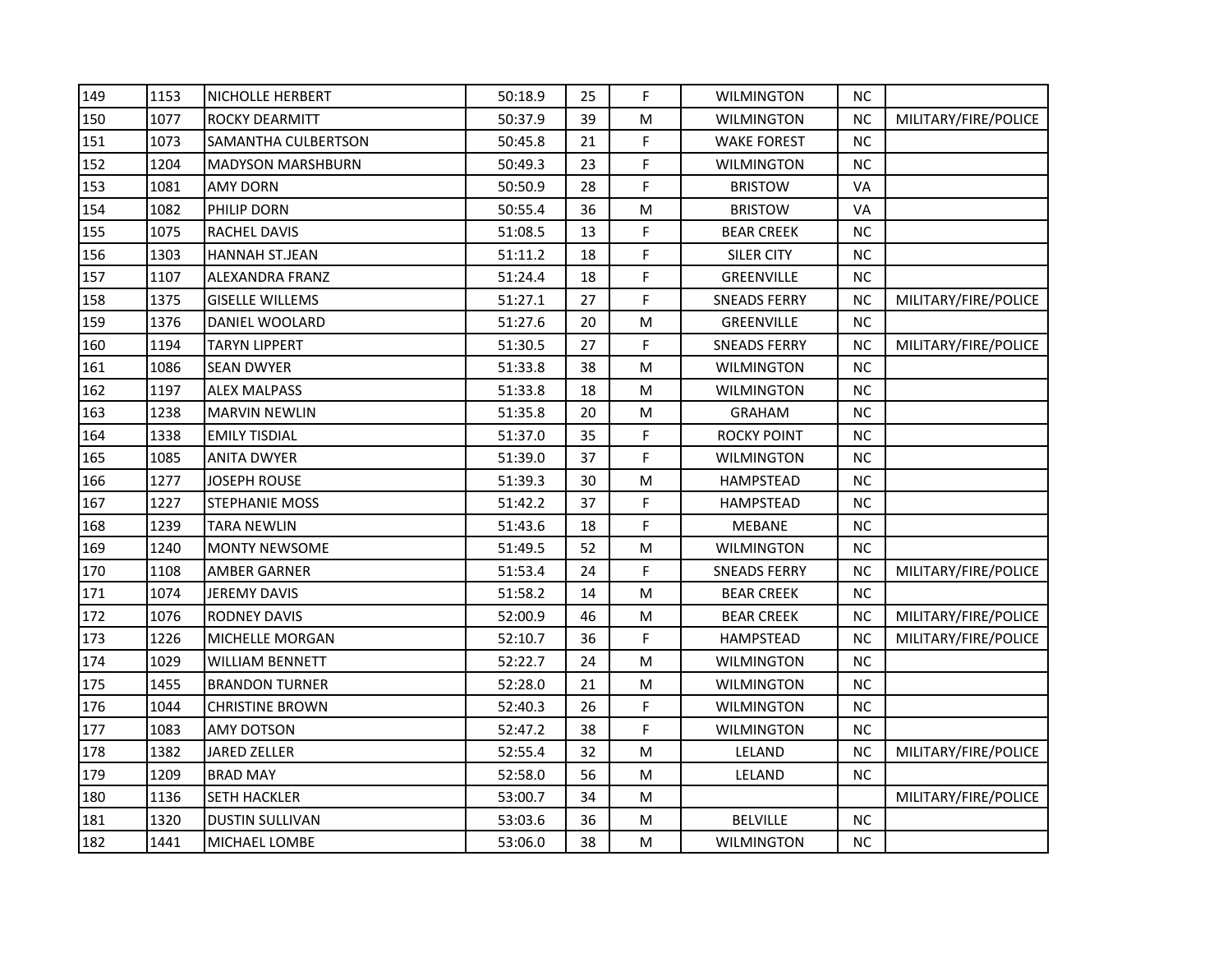| 183 | 1423 | <b>ABBY GRACE COOPER</b>  | 53:06.6 | 14 | F. | <b>CLAYTON</b>      | NC.       |                      |
|-----|------|---------------------------|---------|----|----|---------------------|-----------|----------------------|
| 184 | 1383 | <b>TARYN ZELLER</b>       | 53:09.1 | 29 | F  | LELAND              | NC.       |                      |
| 185 | 1439 | <b>HEATHER OHM-FISHER</b> | 53:09.8 | 37 | F. | <b>WILMINGTON</b>   | <b>NC</b> |                      |
| 186 | 1369 | ADRIAN WESTON             | 53:09.8 | 37 | м  | <b>CASTLE HAYNE</b> | ΝC        | MILITARY/FIRE/POLICE |
| 187 | 1485 | <b>CARRIE DOUGHTEN</b>    | 53:10.0 | 31 | F  | <b>WILMINGTON</b>   | <b>NC</b> |                      |
| 188 | 1440 | DAVID FISHER              | 53:12.1 | 38 | M  | <b>WILMINGTON</b>   | NC.       |                      |
| 189 | 1484 | <b>ROSE DAVIS</b>         | 53:13.1 | 33 | F  | LELAND              | <b>NC</b> |                      |
| 190 | 1149 | <b>JANSEN HAYHURST</b>    | 53:14.2 | 32 | Μ  | <b>HAMPSTEAD</b>    | <b>NC</b> | MILITARY/FIRE/POLICE |
| 191 | 1252 | SILAS PERREAULT           | 53:14.6 | 28 | м  | <b>HAMPSTEAD</b>    | NC.       |                      |
| 192 | 1438 | <b>CHAD CLARK</b>         | 53:15.0 | 39 | M  | <b>WILMINGTON</b>   | <b>NC</b> |                      |
| 193 | 1483 | <b>ANDREW MULLINS</b>     | 53:16.4 | 38 | М  | <b>WILMINGTON</b>   | NC.       |                      |
| 194 | 1148 | <b>BECCA HAYHURST</b>     | 53:17.6 | 25 | F  | <b>HAMPSTEAD</b>    | NС        |                      |
| 195 | 1486 | <b>TRAVIS HUNTER</b>      | 53:18.4 | 43 | Μ  | <b>WILMINGTON</b>   | NC.       |                      |
| 196 | 1017 | ROSEMARY ANDERSON         | 53:18.8 | 28 | F  | <b>WILMINGTON</b>   | NC.       |                      |
| 197 | 1421 | <b>BILL CASPER</b>        | 53:27.1 | 37 | Μ  | <b>WILMINGTON</b>   | NC.       |                      |
| 198 | 1395 | GRETCHEN BOOB             | 53:29.8 | 31 | F  | <b>WILMINGTON</b>   | NC.       |                      |
| 199 | 1314 | CHLOE STRICKLAND          | 53:32.3 | 24 | F  | <b>CASTLE HAYNE</b> | <b>NC</b> |                      |
| 200 | 1047 | <b>BENJAMIN BULLARD</b>   | 53:38.6 | 26 | Μ  | <b>ROCKINGHAM</b>   | <b>NC</b> | MILITARY/FIRE/POLICE |
| 201 | 1356 | ASHLEY WALL               | 53:39.5 | 25 | F  | HAMPSTEAD           | NC.       |                      |
| 202 | 1275 | CHELSEA ROSS              | 53:42.0 | 25 | F  | <b>NEWARK</b>       | <b>NY</b> |                      |
| 203 | 1147 | ATHENA HATZIGEORGIOU      | 53:44.2 | 25 | F  | <b>WILMINGTON</b>   | NC.       |                      |
| 204 | 1276 | <b>COURTNEY ROSS</b>      | 53:46.7 | 27 | F  | ABERDEEN            | NC.       |                      |
| 205 | 1389 | <b>JOEY CHESHIRE</b>      | 53:56.0 | 32 | M  | <b>WILMINGTON</b>   | ΝC        |                      |
| 206 | 1267 | <b>BECKY RHUE</b>         | 54:12.9 | 26 | F  | <b>WINNABOW</b>     | NC.       |                      |
| 207 | 1261 | <b>KATIE POWELL</b>       | 54:16.2 | 26 | F  | <b>WILMINGTON</b>   | NC.       |                      |
| 208 | 1270 | <b>ANN ROBERTSON</b>      | 54:19.9 | 42 | F  | <b>WILMINGTON</b>   | NC.       |                      |
| 209 | 1169 | <b>MATT JENKINS</b>       | 54:33.0 | 30 | М  |                     |           |                      |
| 210 | 1062 | <b>RANDY CHAPMAN</b>      | 54:33.7 | 30 | Μ  | <b>HAMPSTEAD</b>    | ΝC        |                      |
| 211 | 1177 | TREMAYNE JORDAN           | 54:38.9 | 34 | M  |                     |           |                      |
| 212 | 1321 | JENNIFER SULLIVAN         | 54:40.5 | 41 | F  | LELAND              | <b>NC</b> |                      |
| 213 | 1037 | <b>ATHONY BORJAS</b>      | 54:43.4 | 34 | M  |                     |           | MILITARY/FIRE/POLICE |
| 214 | 1061 | ERICA CHAPMAN             | 55:09.4 | 31 | F  | <b>HAMPSTEAD</b>    | NС        |                      |
| 215 | 1234 | <b>ARRIANE MURRAY</b>     | 55:12.6 | 99 | M  |                     |           |                      |
| 216 | 1404 | DANIEL HAMMOND            | 55:17.6 | 33 | м  | LELAND              | NC.       |                      |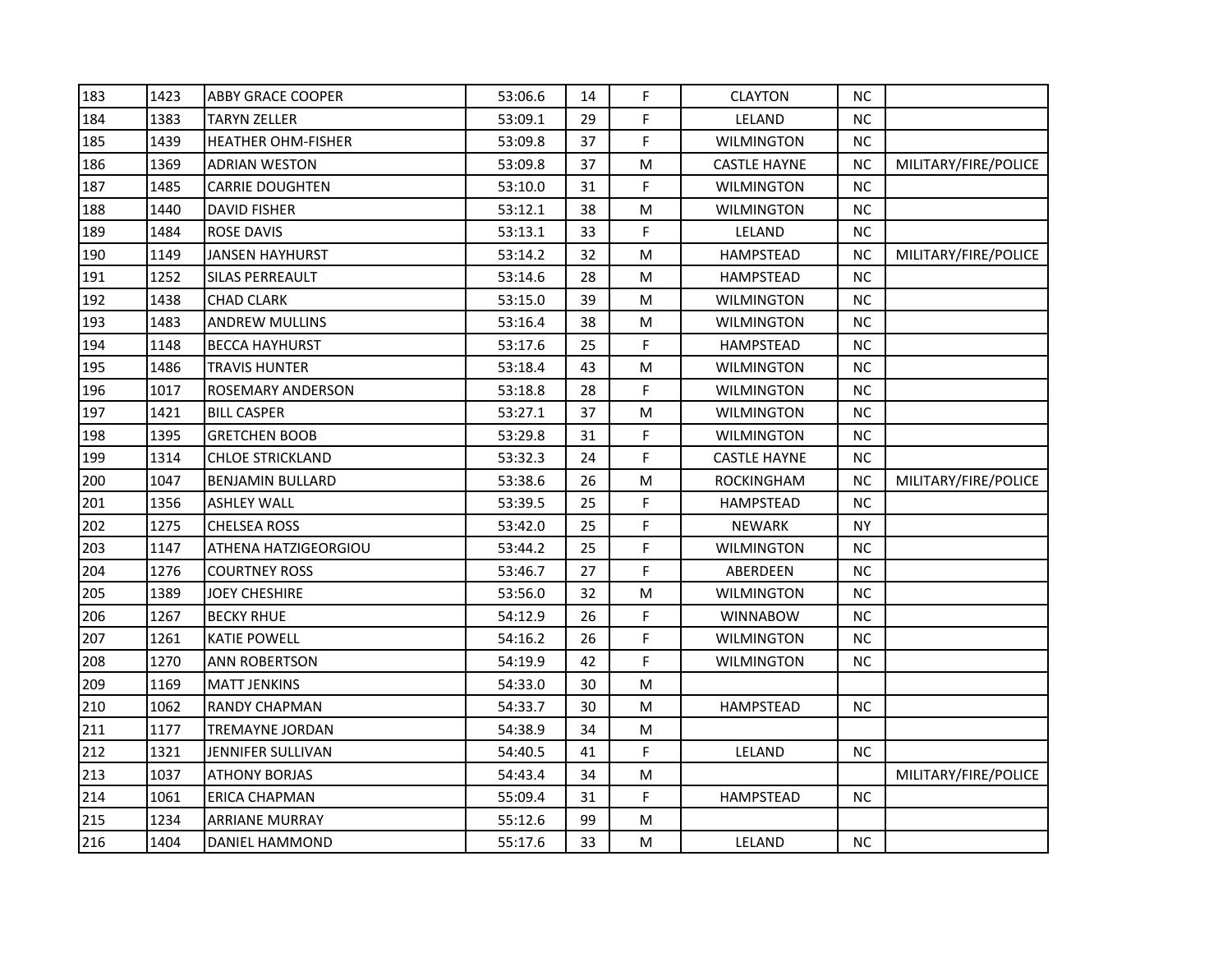| 217 | 1285 | <b>BRIAN SANFINO</b>      | 55:20.8 | 29 | M  | <b>WILMINGTON</b>     | <b>NC</b> |                      |
|-----|------|---------------------------|---------|----|----|-----------------------|-----------|----------------------|
| 218 | 1286 | <b>BRIAN SANFINO</b>      | 55:25.1 | 29 | M  | <b>WILMINGTON</b>     | <b>NC</b> |                      |
| 219 | 1327 | <b>DARYL TAAFFE</b>       | 55:37.2 | 40 | M  | <b>WILMINGTON</b>     | NC        | MILITARY/FIRE/POLICE |
| 220 | 1255 | <b>DREW PETERSON</b>      | 55:43.7 | 32 | М  | <b>WILMINGTON</b>     | <b>NC</b> | MILITARY/FIRE/POLICE |
| 221 | 1219 | PEGGY MCKENNA             | 56:05.5 | 58 | F. | <b>WILMINGTON</b>     | <b>NC</b> |                      |
| 222 | 1067 | AUSTIN COOK               | 56:30.7 | 28 | F  | <b>WILMINGTON</b>     | <b>NC</b> |                      |
| 223 | 1168 | <b>TYLER JASPER</b>       | 56:38.3 | 23 | М  | WILMINGTON            | <b>NC</b> |                      |
| 224 | 1345 | <b>EMILY TUSKEY</b>       | 56:41.7 | 19 | F  | <b>WILMINGTON</b>     | <b>NC</b> |                      |
| 225 | 1295 | RICHARD SITTER            | 56:48.4 | 33 | M  | LELAND                | NC        | MILITARY/FIRE/POLICE |
| 226 | 1231 | JOEY MUNOZ                | 56:53.1 | 29 | М  |                       |           |                      |
| 227 | 1012 | <b>OSCAR ALATORRE</b>     | 56:58.9 | 54 | M  | <b>WILMINGTON</b>     | <b>NC</b> |                      |
| 228 | 1457 | RACHEL RITSCHER           | 57:20.2 | 29 | F  | <b>WILMINGTON</b>     | <b>NC</b> |                      |
| 229 | 1201 | AARON MARCHESE            | 57:20.7 | 23 | М  | <b>WILMINGTON</b>     | <b>NC</b> |                      |
| 230 | 1199 | <b>BROOKE MALPASS</b>     | 57:25.7 | 22 | F  | <b>WILMINGTON</b>     | <b>NC</b> |                      |
| 231 | 1323 | <b>JENNIFER SULT</b>      | 57:31.4 | 45 | F  | <b>WILMINGTON</b>     | NC        | MILITARY/FIRE/POLICE |
| 232 | 1207 | JANETTE MARTINEZ          | 57:31.7 | 34 | F  | <b>BURGAW</b>         | <b>NC</b> | MILITARY/FIRE/POLICE |
| 233 | 1119 | <b>KEONNA GRAHAM</b>      | 57:38.3 | 18 | F  | LELAND                | <b>NC</b> |                      |
| 234 | 1120 | LATRINDA GRAHAM           | 57:40.3 | 38 | F  | LELAND                | <b>NC</b> | MILITARY/FIRE/POLICE |
| 235 | 1419 | <b>MORGAN DAVIS</b>       | 57:40.8 | 29 | F  | <b>WILMINGTON</b>     | <b>NC</b> |                      |
| 236 | 1208 | LEIGHANN MASON            | 57:44.6 | 25 | F  | <b>WILMINGTON</b>     | <b>NC</b> |                      |
| 237 | 1106 | <b>KIRSTEN FRANK</b>      | 57:48.8 | 31 | F  | <b>WILMINGTON</b>     | NC        |                      |
| 238 | 1397 | <b>ABIGAIL HASTINGS</b>   | 58:01.8 | 33 | F  | <b>WILMINGTON</b>     | <b>NC</b> |                      |
| 239 | 1403 | JAKOB CARVER              | 58:06.0 | 14 | M  | <b>CASTLE HAYNE</b>   | NC        |                      |
| 240 | 1178 | AUTUMN JOSLER             | 58:09.6 | 27 | F  | LELAND                | <b>NC</b> |                      |
| 241 | 1317 | ROBBY STRICKLAND          | 58:12.7 | 56 | М  | <b>CAROLINA BEACH</b> | <b>NC</b> |                      |
| 242 | 1322 | <b>JAKE SULT</b>          | 58:13.9 | 43 | M  | <b>WILMINGTON</b>     | <b>NC</b> | MILITARY/FIRE/POLICE |
| 243 | 1205 | <b>CHARLA MARTIN</b>      | 58:14.5 | 34 | F  | LELAND                | <b>NC</b> |                      |
| 244 | 1315 | KATHERINE STRICKLAND      | 58:16.7 | 30 | F  | <b>CAROLINA BEACH</b> | <b>NC</b> |                      |
| 245 | 1316 | <b>MELONDY STRICKLAND</b> | 58:22.6 | 29 | F  | <b>CAROLINA BEACH</b> | <b>NC</b> |                      |
| 246 | 1179 | <b>DEREK JOSLER</b>       | 58:23.8 | 27 | M  | LELAND                | <b>NC</b> |                      |
| 247 | 1318 | SCOTT STRICKLAND          | 58:24.6 | 28 | М  | <b>CAROLINA BEACH</b> | <b>NC</b> |                      |
| 248 | 1228 | <b>MELISSA MROZ</b>       | 58:33.3 | 36 | F  | LELAND                | <b>NC</b> |                      |
| 249 | 1422 | <b>OLIVIA POMATA</b>      | 58:33.9 | 24 | F  | <b>WILMINGTON</b>     | $NC$      |                      |
| 250 | 1420 | ZACHARY HIPP              | 58:35.9 | 26 | М  | WILMINGTON            | <b>NC</b> |                      |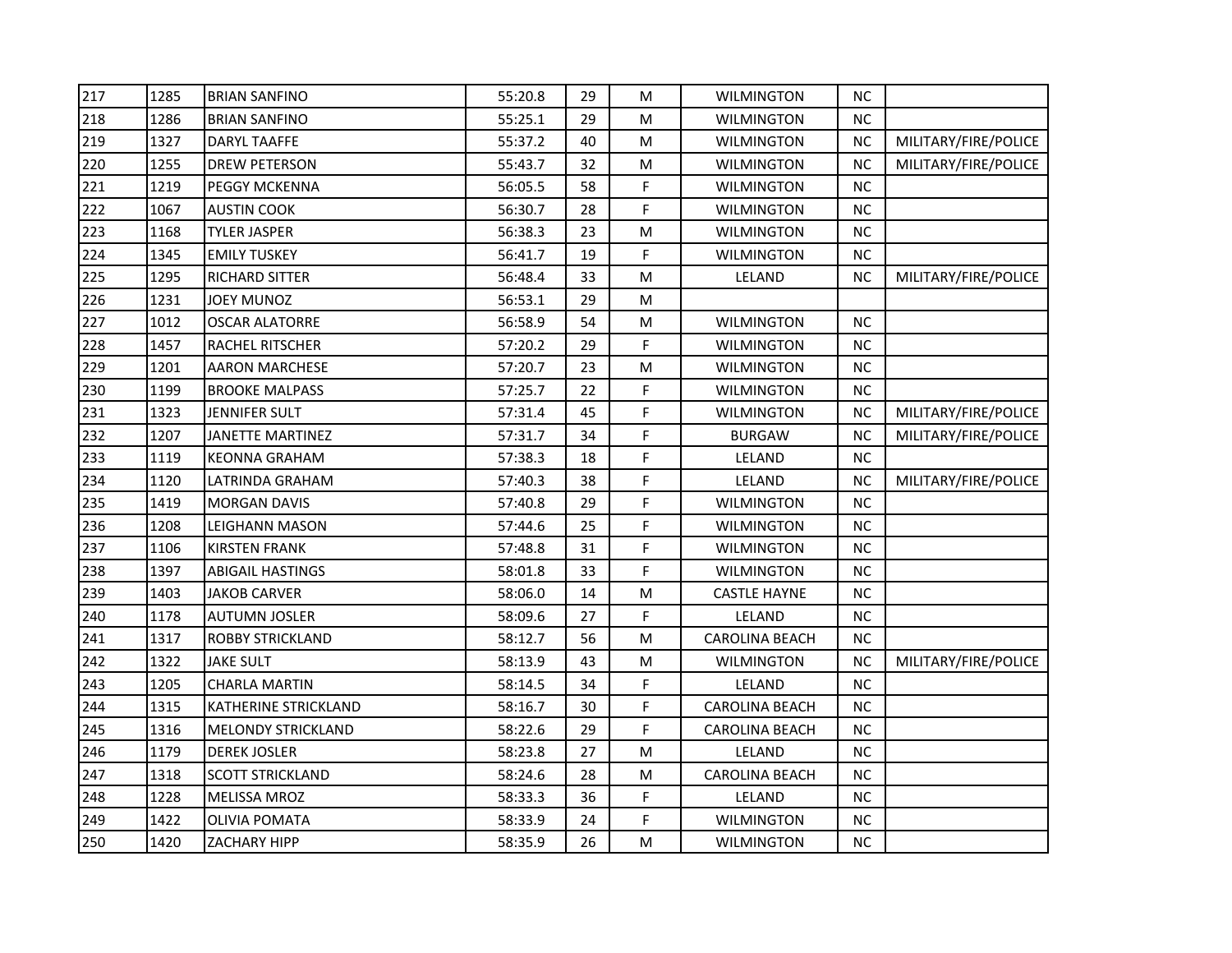| 251 | 1126 | ANGELA GUIDO              | 58:39.4   | 27 | F. | <b>WILMINGTON</b>   | NС        |                      |
|-----|------|---------------------------|-----------|----|----|---------------------|-----------|----------------------|
| 252 | 1183 | <b>SUSAN KNIGHT</b>       | 58:41.6   | 36 | F. | <b>WILMINGTON</b>   | NC        |                      |
| 253 | 1222 | <b>KATHERINE MEINHOLD</b> | 58:42.0   | 15 | F. | <b>WILMINGTON</b>   | <b>NC</b> |                      |
| 254 | 1127 | <b>CANDACE GUIDO</b>      | 58:43.8   | 29 | F  | <b>WILMINGTON</b>   | <b>NC</b> |                      |
| 255 | 1307 | ASHLEY STEINER            | 58:46.2   | 30 | F  | <b>WILMINGTON</b>   | <b>NC</b> |                      |
| 256 | 1162 | <b>KELLEY HUFFMAN</b>     | 58:50.2   | 47 | F  | SOUTHPORT           | NС        |                      |
| 257 | 1146 | <b>JAMES HATCHER</b>      | 58:50.3   | 46 | M  | SOUTHPORT           | NC.       |                      |
| 258 | 1298 | <b>STEPHEN SMITH</b>      | 58:59.8   | 39 | M  | LELAND              | <b>NC</b> | MILITARY/FIRE/POLICE |
| 259 | 1042 | MCKENZIE BOYER            | 59:17.6   | 19 | F  | PFAFFTOWN           | <b>NC</b> |                      |
| 260 | 1254 | HANNAH PERRYMAN           | 59:20.2   | 19 | F  | PFAFFTOWN           | NC.       |                      |
| 261 | 1311 | <b>MARLENE STEWART</b>    | 59:21.7   | 39 | F. | <b>WILMINGTON</b>   | NC.       |                      |
| 262 | 1210 | <b>JOHN MAYNARD</b>       | 59:22.2   | 52 | M  | <b>WILMINGTON</b>   | <b>NC</b> |                      |
| 263 | 1124 | <b>STEVE GREICO</b>       | 59:26.4   | 36 | M  | <b>WILMINGTON</b>   | NC        |                      |
| 264 | 1312 | <b>SHANNON STEWART</b>    | 59:28.3   | 45 | M  | <b>WILMINGTON</b>   | <b>NC</b> |                      |
| 265 | 1306 | KAREN STEED               | 59:36.1   | 42 | F. | <b>WILMINGTON</b>   | <b>NC</b> |                      |
| 266 | 1248 | <b>CHRISTINE PARRISH</b>  | 59:40.2   | 40 | F  | <b>WILMINGTON</b>   | NC.       |                      |
| 267 | 1413 | <b>JULIE SCULL</b>        | 59:45.2   | 46 | F  | <b>WILMINGTON</b>   | NС        |                      |
| 268 | 1278 | MICHAEL RUSSELL           | 59:59.0   | 26 | M  | LELAND              | <b>NC</b> |                      |
| 269 | 1159 | <b>FELICIA HOLLAND</b>    | 1:00:03.0 | 26 | F  | LELAND              | <b>NC</b> |                      |
| 270 | 1030 | <b>MITZI BISSETTE</b>     | 1:00:08.3 | 42 | F  | <b>WAKE FOREST</b>  | NC.       |                      |
| 271 | 1366 | PETE WEPPLER              | 1:00:24.3 | 59 | М  | <b>WILMINGTON</b>   | NC.       |                      |
| 272 | 1367 | RONNIE WEPPLER            | 1:00:26.4 | 55 | F. | <b>WILMINGTON</b>   | <b>NC</b> |                      |
| 273 | 1054 | <b>JONATHAN CAISON</b>    | 1:00:31.7 | 31 | M  | <b>WINNABOW</b>     | <b>NC</b> |                      |
| 274 | 1055 | <b>TIFFANY CAISON</b>     | 1:00:36.3 | 27 | F. | <b>WINNABOW</b>     | <b>NC</b> |                      |
| 275 | 1214 | KEVIN MCCUTCHEON          | 1:00:36.9 | 30 | М  | <b>WASHINGTON</b>   | NC.       |                      |
| 276 | 1344 | SAMANTHA TRETO            | 1:00:40.6 | 25 | F  | WILLARD             | NC.       |                      |
| 277 | 1072 | MICHAEL CREMER            | 1:00:41.8 | 32 | M  | <b>JACKSONVILLE</b> | <b>NC</b> |                      |
| 278 | 1032 | <b>JIM BOCCIA</b>         | 1:00:48.8 | 57 | M  | LONDENDERRY         | NΗ        |                      |
| 279 | 1089 | <b>BETH ELROD</b>         | 1:00:52.0 | 32 | F. | LELAND              | NС        | MILITARY/FIRE/POLICE |
| 280 | 1051 | <b>KRISTY BURNETTE</b>    | 1:01:18.3 | 35 | F  | <b>CASTLE HAYNE</b> | NC        |                      |
| 281 | 1019 | <b>STEVE BARRETT</b>      | 1:01:20.8 | 50 | M  | LELAND              | <b>NC</b> |                      |
| 282 | 1232 | JENNA MUNROE              | 1:01:21.5 | 30 | F. | <b>WILMINGTON</b>   | NC        | MILITARY/FIRE/POLICE |
| 283 | 1230 | KATHARINE MUNDORF         | 1:01:26.9 | 36 | F. | <b>WILMINGTON</b>   | <b>NC</b> |                      |
| 284 | 1326 | <b>TRISTA SWING</b>       | 1:01:35.7 | 34 | F. | WILMINGTON          | NC.       |                      |
|     |      |                           |           |    |    |                     |           |                      |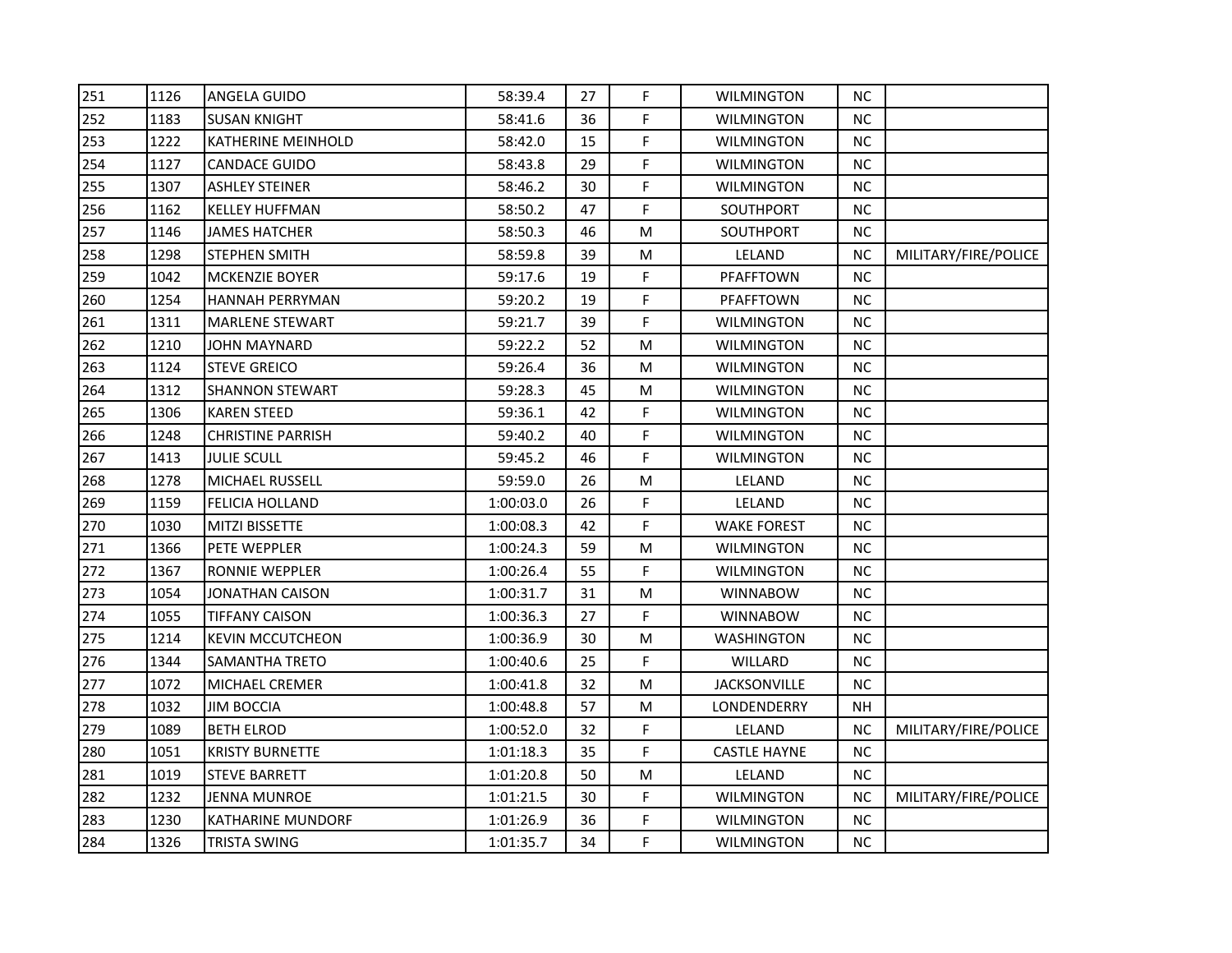| 285 | 1260 | <b>GRACE POWELL</b>        | 1:01:38.9 | 32 | F. | <b>WILMINGTON</b>         | NС        |                      |
|-----|------|----------------------------|-----------|----|----|---------------------------|-----------|----------------------|
| 286 | 1102 | <b>KELLI FORD</b>          | 1:01:50.6 | 51 | F. | <b>WILMINGTON</b>         | <b>NC</b> |                      |
| 287 | 1050 | <b>TIFFANY BUONICONTI</b>  | 1:01:52.8 | 23 | F  | <b>WILMINGTON</b>         | <b>NC</b> |                      |
| 288 | 1196 | <b>KELLI MACK</b>          | 1:01:55.7 | 42 | F. | <b>WILMINGTON</b>         | <b>NC</b> |                      |
| 289 | 1269 | <b>JEREMIAH RICHARDSON</b> | 1:01:56.3 | 15 | М  | <b>HAMPSTEAD</b>          | <b>NC</b> |                      |
| 290 | 1468 | <b>LUKE FARRELL</b>        | 1:02:02.9 | 30 | М  | <b>HAMPSTEAD</b>          | <b>NC</b> |                      |
| 291 | 1268 | JEFF RICHARDSON            | 1:02:05.4 | 48 | М  | <b>HAMPSTEAD</b>          | <b>NC</b> |                      |
| 292 | 1466 | <b>DUSTIN FARRELL</b>      | 1:02:07.9 | 32 | м  | <b>WILMINGTON</b>         | <b>NC</b> |                      |
| 293 | 1257 | <b>AMELIA PHILLIPS</b>     | 1:02:31.6 | 23 | F  | <b>ELIZABETH CITY</b>     | <b>NC</b> |                      |
| 294 | 1467 | JAKE FARRELL               | 1:02:50.6 | 30 | м  | <b>WILMINGTON</b>         | NC.       |                      |
| 295 | 1202 | <b>DIANNE MARCHESE</b>     | 1:03:12.7 | 47 | F. | <b>WILMINGTON</b>         | <b>NC</b> |                      |
| 296 | 1160 | <b>HAVEN HOLSINGER</b>     | 1:03:18.5 | 40 | F. | <b>WILMINGTON</b>         | <b>NC</b> |                      |
| 297 | 1189 | VINCE LATTUCA              | 1:03:20.5 | 46 | м  | WILMINGTON                | NC.       |                      |
| 298 | 1080 | MISHELLE DIXON             | 1:03:23.3 | 36 | F. | <b>WILMINGTON</b>         | <b>NC</b> |                      |
| 299 | 1294 | <b>SABRINA SIMS</b>        | 1:03:25.9 | 16 | F. | <b>WILMINGTON</b>         | <b>NC</b> |                      |
| 300 | 1121 | <b>ROBIN GRAHAM</b>        | 1:03:29.0 | 40 | F  | WILMINGTON                | <b>NC</b> |                      |
| 301 | 1373 | WOODY WHITE                | 1:03:35.1 | 45 | M  | <b>WILMINGTON</b>         | <b>NC</b> |                      |
| 302 | 1372 | TAMMIE WHITE               | 1:03:37.0 | 45 | F  | <b>WILMINGTON</b>         | <b>NC</b> |                      |
| 303 | 1057 | MICHELLE CARNE             | 1:03:44.0 | 47 | F  | <b>WILMINGTON</b>         | <b>NC</b> |                      |
| 304 | 1087 | <b>TANYA EDWARDS</b>       | 1:03:46.2 | 35 | F. | <b>WILMINGTON</b>         | <b>NC</b> |                      |
| 305 | 1186 | PETER KRAMER               | 1:03:48.5 | 49 | M  | <b>WRIGHTSVILLE BEACH</b> | <b>NC</b> |                      |
| 306 | 1046 | MICHAEL BROWN              | 1:03:50.7 | 47 | М  | <b>WILMINGTON</b>         | <b>NC</b> |                      |
| 307 | 1349 | <b>RUTH VIEHMAN</b>        | 1:03:55.9 | 47 | F  | <b>WILMINGTON</b>         | <b>NC</b> |                      |
| 308 | 1274 | <b>DANA ROHRER</b>         | 1:03:56.5 | 28 | F  | <b>DAVIDSON</b>           | <b>NC</b> |                      |
| 309 | 1060 | <b>CAROLINE CHAMBLISS</b>  | 1:03:58.3 | 45 | F. | <b>WILMINGTON</b>         | <b>NC</b> |                      |
| 310 | 1293 | ANGELA SIMS                | 1:03:58.8 | 43 | F  | <b>WILMINGTON</b>         | <b>NC</b> |                      |
| 311 | 1043 | <b>JENNIFER BROOKS</b>     | 1:04:11.5 | 46 | F  | <b>HAMPSTEAD</b>          | <b>NC</b> |                      |
| 312 | 1411 | JESSICA ALTFEDER-KERR      | 1:04:24.1 | 35 | F  | <b>WILMINGTON</b>         | <b>NC</b> |                      |
| 313 | 1145 | <b>KELLEY HASELSBERGER</b> | 1:04:37.6 | 51 | F  | <b>OAK RIDGE</b>          | <b>NC</b> |                      |
| 314 | 1094 | DEBORAH FEDORONKO          | 1:04:38.6 | 33 | F  | <b>WILMINGTON</b>         | <b>NC</b> | MILITARY/FIRE/POLICE |
| 315 | 1144 | <b>ERICA HASELSBERGER</b>  | 1:04:40.1 | 19 | F  | <b>OAK RIDGE</b>          | <b>NC</b> |                      |
| 316 | 1310 | <b>LACEY STEVENS</b>       | 1:04:42.9 | 33 | F  | PIKEVILLE                 | <b>NC</b> | MILITARY/FIRE/POLICE |
| 317 | 1473 | <b>CAMERON WHITE</b>       | 1:04:46.5 | 24 | F  | <b>WILMINGTON</b>         | NC        |                      |
| 318 | 1309 | <b>JASON STEVENS</b>       | 1:04:47.1 | 41 | М  | <b>FUQUAY VARINA</b>      | <b>NC</b> | MILITARY/FIRE/POLICE |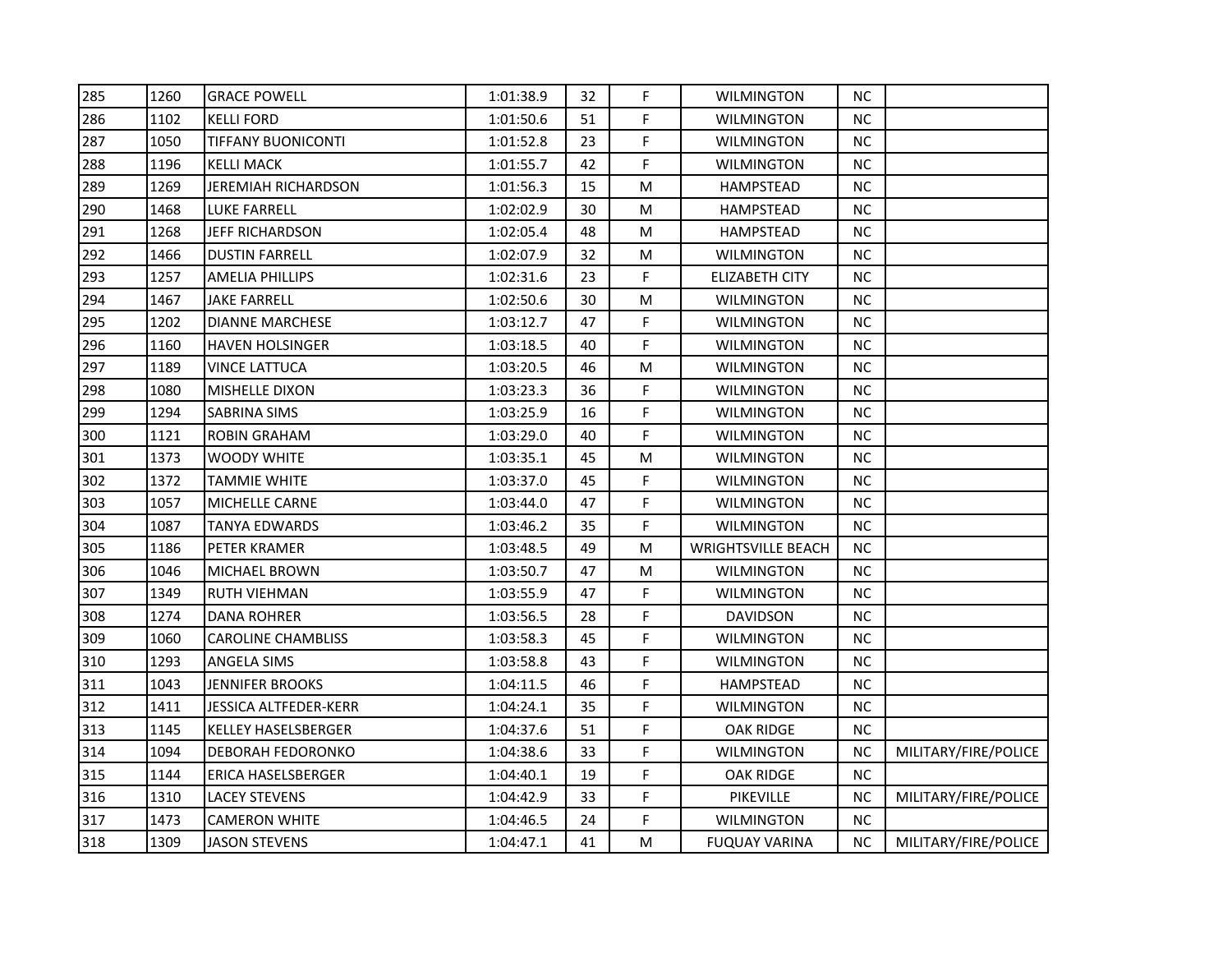| 319 | 1398 | ANDREA MILMAN               | 1:04:59.0 | 51 | F. | LELAND                    | NС        |                      |
|-----|------|-----------------------------|-----------|----|----|---------------------------|-----------|----------------------|
| 320 | 1341 | <b>JENNA TOOMEY</b>         | 1:05:01.3 | 30 | F  | <b>ROCKY POINT</b>        | <b>NC</b> |                      |
| 321 | 1237 | <b>CHRIS NEUENFELDT</b>     | 1:05:05.1 | 31 | M  | <b>WILMINGTON</b>         | <b>NC</b> | MILITARY/FIRE/POLICE |
| 322 | 1090 | JENNIFER ENGLAND            | 1:05:19.4 | 30 | F  | <b>WILMINGTON</b>         | <b>NC</b> |                      |
| 323 | 1192 | TIFFANY LEMASTERS           | 1:05:21.7 | 34 | M  | <b>CASTLE HAYNE</b>       | <b>NC</b> |                      |
| 324 | 1352 | <b>SHARON VILCINS</b>       | 1:06:04.0 | 46 | F. | <b>WILMINGTON</b>         | NC        |                      |
| 325 | 1139 | <b>BRIGITTE HAGEN-PETER</b> | 1:06:09.2 | 46 | F. | <b>WILMINGTON</b>         | NС        |                      |
| 326 | 1355 | SAMANTHA WALKER             | 1:06:21.6 | 22 | F  | <b>MILLSBORO</b>          | DE        |                      |
| 327 | 1292 | <b>CHRISTOPHER SHEPHERD</b> | 1:06:25.1 | 40 | M  | <b>BOLIVIA</b>            | <b>NC</b> |                      |
| 328 | 1365 | <b>MATTHEW WEPPLER</b>      | 1:06:26.7 | 26 | M  | WILMINGTON                | <b>NC</b> |                      |
| 329 | 1430 | LINZY SHOAF                 | 1:06:28.3 | 27 | F. | <b>CASTLE HAYNE</b>       | <b>NC</b> |                      |
| 330 | 1332 | <b>KAT TECH</b>             | 1:06:32.0 | 26 | F. | <b>WILMINGTON</b>         | <b>NC</b> |                      |
| 331 | 1282 | <b>LISA SANDERS</b>         | 1:06:52.8 | 43 | F  | <b>WILMINGTON</b>         | <b>NC</b> |                      |
| 332 | 1096 | <b>JENNIFER FENTON</b>      | 1:06:55.5 | 38 | F. | <b>CAROLINA BEACH</b>     | <b>NC</b> |                      |
| 333 | 1472 | <b>JOHNNY FOUST</b>         | 1:06:59.0 | 33 | M  |                           |           |                      |
| 334 | 1165 | <b>CHRIS JACKSON</b>        | 1:07:50.1 | 35 | М  | LELAND                    | <b>NC</b> |                      |
| 335 | 1166 | MELISSA JACKSON             | 1:07:51.6 | 35 | F. | LELAND                    | <b>NC</b> |                      |
| 336 | 1066 | <b>NORA CONWAY</b>          | 1:07:54.7 | 34 | F. | LELAND                    | <b>NC</b> |                      |
| 337 | 1471 | <b>JAMES CONWAY</b>         | 1:07:55.0 | 33 | M  |                           |           |                      |
| 338 | 1273 | AMY ROHMILLER               | 1:07:59.2 | 37 | F  | <b>ROSEBORO</b>           | <b>NC</b> | MILITARY/FIRE/POLICE |
| 339 | 1371 | SHENA WHITE                 | 1:08:05.9 | 28 | F  | WILMINGTON                | <b>NC</b> |                      |
| 340 | 1175 | <b>SEAN JONES</b>           | 1:08:10.7 | 33 | M  | <b>WILMINGTON</b>         | <b>NC</b> |                      |
| 341 | 1128 | <b>TOMMY GUIDO</b>          | 1:08:34.3 | 29 | M  | <b>WILMINGTON</b>         | <b>NC</b> |                      |
| 342 | 1279 | PEDRINA SALINAS             | 1:08:36.2 | 45 | F. | <b>WILMINGTON</b>         | <b>NC</b> |                      |
| 343 | 1225 | NICHOLAS MONTELEONE         | 1:08:37.3 | 27 | M  | <b>WRIGHTSVILLE BEACH</b> | <b>NC</b> |                      |
| 344 | 1437 | RHONDA H                    | 1:08:40.3 | 41 | F. | <b>WILMINGTON</b>         | <b>NC</b> |                      |
| 345 | 1129 | <b>GARY GUIDO JR</b>        | 1:08:40.6 | 30 | M  | <b>WILMINGTON</b>         | <b>NC</b> | MILITARY/FIRE/POLICE |
| 346 | 1156 | <b>HEIDI HIGGINS</b>        | 1:08:42.5 | 41 | F  | <b>WILMINGTON</b>         | <b>NC</b> |                      |
| 347 | 1109 | PAM GIBBONS                 | 1:08:45.9 | 43 | F. | <b>WILMINGTON</b>         | <b>NC</b> |                      |
| 348 | 1280 | <b>CHRISTINA FAULK</b>      | 1:08:46.0 | 28 | F  | <b>WILMINGTON</b>         | <b>NC</b> |                      |
| 349 | 1333 | <b>MARTHA TERAULT</b>       | 1:08:47.0 | 45 | F. | <b>WILMINGTON</b>         | <b>NC</b> |                      |
| 350 | 1336 | CHIRS THORPE                | 1:08:48.4 | 50 | М  | HAMPSTEAD                 | <b>NC</b> |                      |
| 351 | 1093 | <b>CHRISTOPHER FAULK</b>    | 1:08:48.7 | 32 | M  | <b>WILMINGTON</b>         | <b>NC</b> |                      |
| 352 | 1474 | <b>JENNY COLE</b>           | 1:08:49.3 | 23 | F  | <b>WILMINGTON</b>         | <b>NC</b> |                      |
|     |      |                             |           |    |    |                           |           |                      |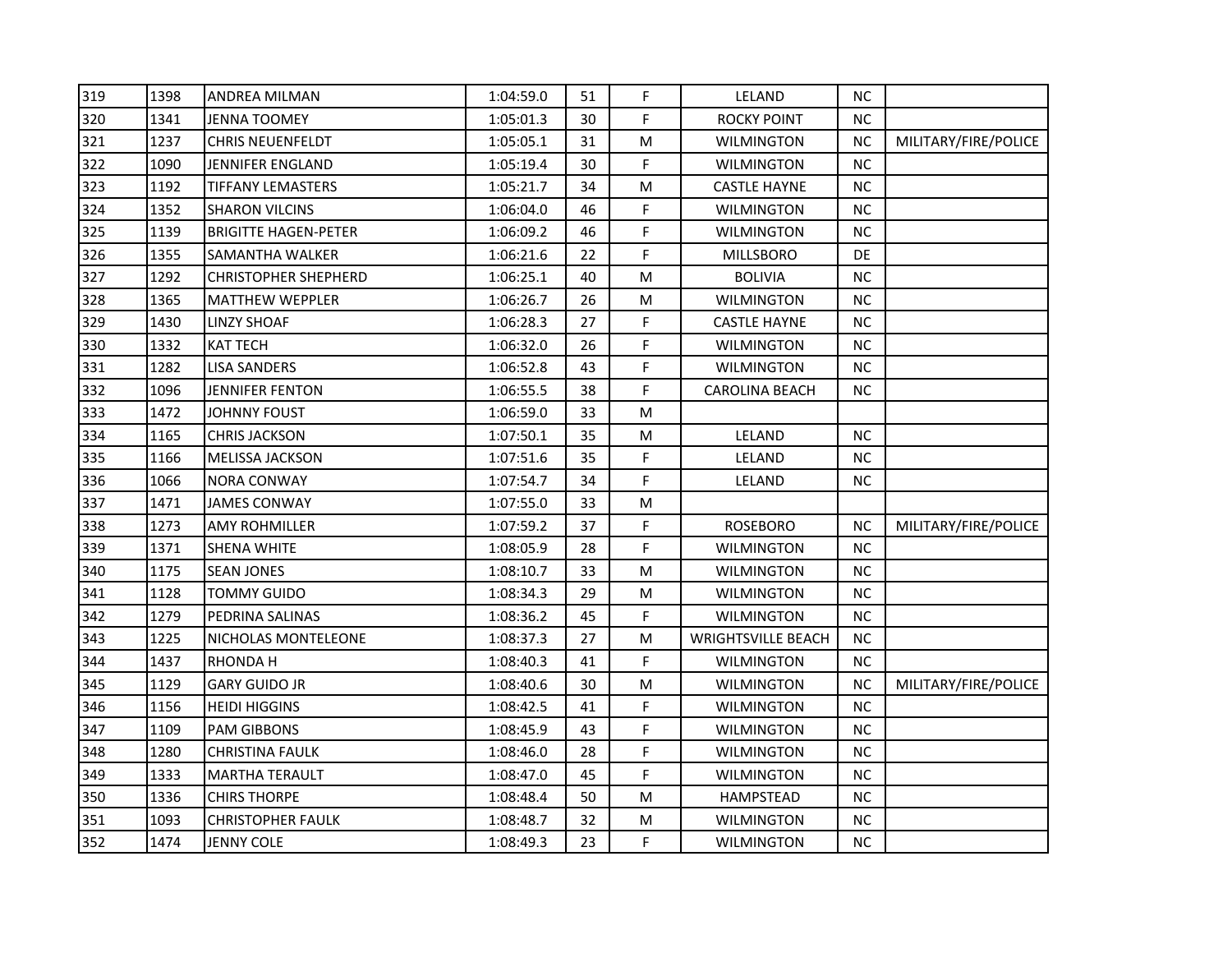| 353 | 1335 | <b>ALEX THORPE</b>       | 1:08:50.5 | 20 | M  | <b>HAMPSTEAD</b>         | <b>NC</b> |                      |
|-----|------|--------------------------|-----------|----|----|--------------------------|-----------|----------------------|
| 354 | 1475 | <b>SAMIE MOORE</b>       | 1:08:50.9 | 24 | F  | <b>WILMINGTON</b>        | <b>NC</b> |                      |
| 355 | 1337 | <b>LEANN THORPE</b>      | 1:08:52.8 | 52 | F  | <b>HAMPSTEAD</b>         | NC        |                      |
| 356 | 1133 | <b>MADISON GURLEY</b>    | 1:08:54.9 | 23 | F  | <b>WILMINGTON</b>        | <b>NC</b> |                      |
| 357 | 1151 | <b>CARRIE HELTON</b>     | 1:08:57.5 | 31 | F. | <b>WILMINGTON</b>        | <b>NC</b> |                      |
| 358 | 1134 | <b>NICK GURLEY</b>       | 1:08:59.3 | 22 | M  | WILMINGTON               | <b>NC</b> |                      |
| 359 | 1245 | CARISA OAKLEY            | 1:09:00.0 | 44 | F  | <b>WILMINGTON</b>        | <b>NC</b> |                      |
| 360 | 1324 | <b>ANN SUTTLES</b>       | 1:09:03.7 | 50 | F  | <b>WILMINGTON</b>        | NC        |                      |
| 361 | 1015 | <b>BRIANDA ALMAZAN</b>   | 1:09:26.7 | 24 | F. | <b>FAYETTEVILLE</b>      | NC        | MILITARY/FIRE/POLICE |
| 362 | 1263 | <b>JACQUELINE QUIROZ</b> | 1:09:29.4 | 24 | F  | <b>SPRING LAKE</b>       | <b>NC</b> |                      |
| 363 | 1163 | <b>RYAN HURST</b>        | 1:10:01.1 | 35 | Μ  | <b>WILMINGTON</b>        | NC        |                      |
| 364 | 1020 | <b>JOSE BASA</b>         | 1:10:15.7 | 22 | M  | GOLDSBORO                | <b>NC</b> |                      |
| 365 | 1347 | ARELY VAZQUEZ            | 1:10:26.2 | 20 | F  | <b>GOLDSBORO</b>         | <b>NC</b> |                      |
| 366 | 1223 | MARIA MENDOZA            | 1:10:28.2 | 34 | F  | <b>WALSTONBURG</b>       | <b>NC</b> |                      |
| 367 | 1428 | <b>ANGEL CAHVE</b>       | 1:10:34.1 | 34 | M  | CARLSBAD                 | CA        |                      |
| 368 | 1211 | JOSH MCBRIDE             | 1:10:37.2 | 34 | M  | VALDOSTA                 | GA        | MILITARY/FIRE/POLICE |
| 369 | 1429 | <b>CHRISTOPHER BUI</b>   | 1:10:40.3 | 19 | M  | <b>FORT WALTON BEACH</b> | FL.       |                      |
| 370 | 1215 | <b>BRIAN MCDERMOTT</b>   | 1:10:50.2 | 44 | M  | <b>OCEANSIDE</b>         | CA        | MILITARY/FIRE/POLICE |
| 371 | 1220 | <b>ALICE MCKOY</b>       | 1:10:54.1 | 47 | F  | <b>WILMINGTON</b>        | <b>NC</b> |                      |
| 372 | 1436 | <b>JASMINE ROSS</b>      | 1:10:59.9 | 15 | F  | <b>HAMPSTEAD</b>         | <b>NC</b> |                      |
| 373 | 1103 | <b>JAMES FORSYTHE</b>    | 1:11:01.1 | 33 | M  |                          |           |                      |
| 374 | 1100 | <b>COLLEEN FLOYD</b>     | 1:11:08.2 | 45 | F  | <b>WILMINGTON</b>        | <b>NC</b> |                      |
| 375 | 1104 | SAVANNA FORSYTHE         | 1:11:08.7 | 29 | F  | <b>ROCKY POINT</b>       | NC        |                      |
| 376 | 1380 | <b>WILLIAM YEE</b>       | 1:11:13.9 | 29 | M  | <b>OCEANSIDE</b>         | CA        | MILITARY/FIRE/POLICE |
| 377 | 1142 | DIANA HART               | 1:11:15.0 | 45 | F  | <b>WILMINGTON</b>        | <b>NC</b> |                      |
| 378 | 1065 | <b>THERESA CLEM</b>      | 1:12:19.2 | 27 | F  | <b>SOUTHERN PINES</b>    | <b>NC</b> |                      |
| 379 | 1212 | LORA MCCACHREN           | 1:12:28.9 | 24 | F  | <b>WILMINGTON</b>        | <b>NC</b> | MILITARY/FIRE/POLICE |
| 380 | 1470 | NATALIE DOMARADZKI       | 1:12:29.0 | 27 | F  | <b>BUNNIEVEL</b>         | <b>NC</b> |                      |
| 381 | 1308 | <b>MEGAN STEPHENSON</b>  | 1:12:31.2 | 25 | F  | <b>RAEFORD</b>           | NC        |                      |
| 382 | 1469 | <b>BETTY JO INMAN</b>    | 1:12:33.7 | 24 | F  | <b>LUMBER BRIDGE</b>     | <b>NC</b> |                      |
| 383 | 1092 | <b>CHARLENE FANN</b>     | 1:12:36.1 | 29 | F  | <b>FAYETTEVILLE</b>      | <b>NC</b> |                      |
| 384 | 1117 | <b>MATTHEW GRABOWSKI</b> | 1:12:39.8 | 36 | M  | <b>HOLLY SPRINGS</b>     | <b>NC</b> |                      |
| 385 | 1233 | <b>MARLENE MURPHY</b>    | 1:13:12.9 | 44 | F  | <b>WILMINGTON</b>        | <b>NC</b> |                      |
| 386 | 1154 | <b>DENISE HEYE</b>       | 1:13:15.7 | 44 | F. | WILMINGTON               | <b>NC</b> | MILITARY/FIRE/POLICE |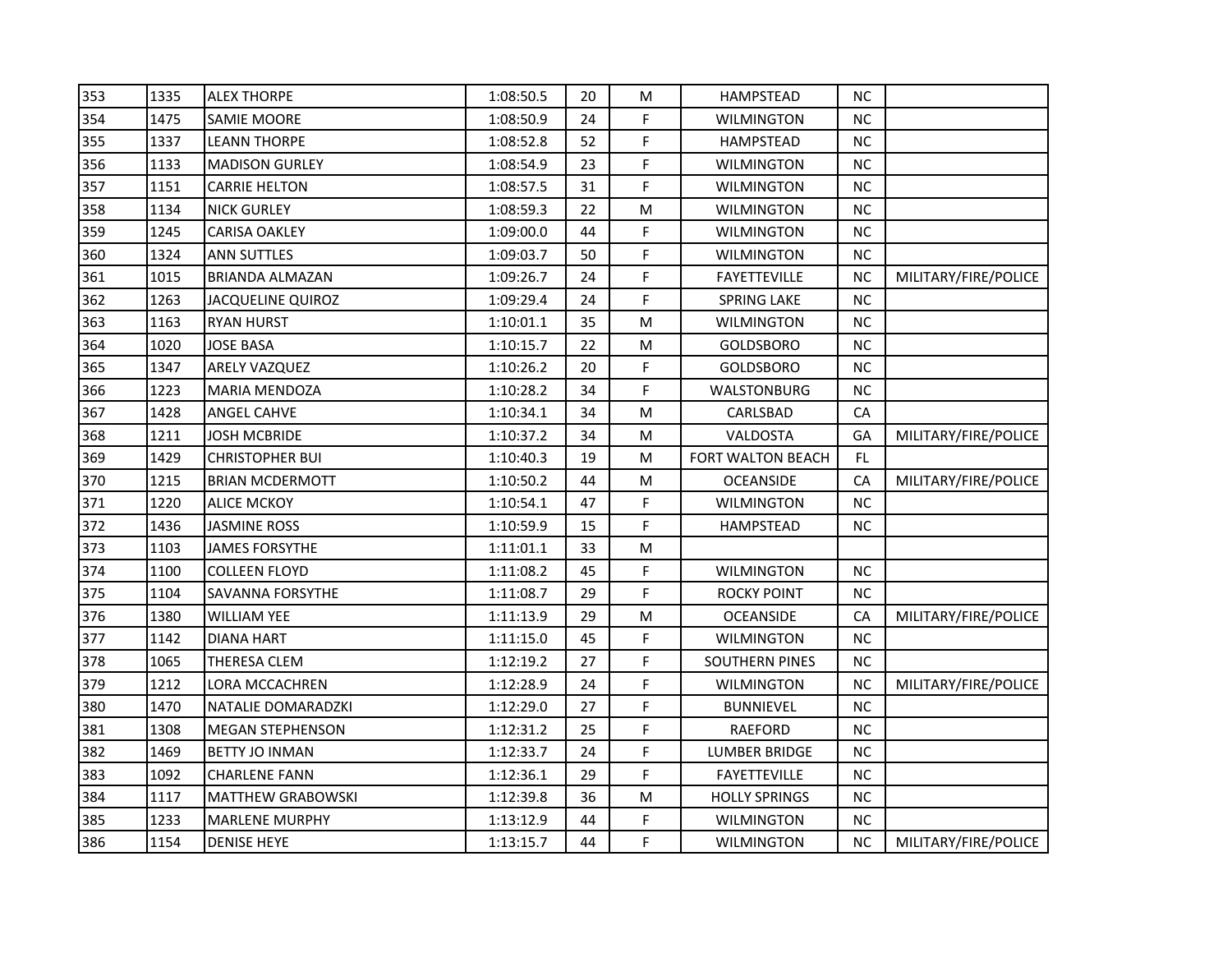| 387 | 1377 | <b>BRITTANY WRENN</b>   | 1:13:30.2 | 25 | F. | <b>WILMINGTON</b>    | NС        |                      |
|-----|------|-------------------------|-----------|----|----|----------------------|-----------|----------------------|
| 388 | 1016 | NICOLE ANDERSON         | 1:13:32.3 | 26 | F  | <b>ASH</b>           | <b>NC</b> |                      |
| 389 | 1049 | <b>RONI BUNDY</b>       | 1:13:35.7 | 43 | F. | LELAND               | <b>NC</b> |                      |
| 390 | 1063 | <b>LEANNE CHRISTIAN</b> | 1:13:46.3 | 30 | F. | <b>WILMINGTON</b>    | <b>NC</b> |                      |
| 391 | 1256 | JOSH PETTINE            | 1:13:48.5 | 32 | M  | <b>WILMINGTON</b>    | <b>NC</b> | MILITARY/FIRE/POLICE |
| 392 | 1448 | JESSICA MIKULEE         | 1:13:58.7 | 24 | F. | <b>WILMINGTON</b>    | <b>NC</b> |                      |
| 393 | 1185 | <b>JESSICA KOSLOSKI</b> | 1:14:01.2 | 28 | F. | <b>WILMINGTON</b>    | <b>NC</b> |                      |
| 394 | 1123 | <b>CARLA GREENE</b>     | 1:14:09.6 | 34 | F  | <b>WILMINGTON</b>    | <b>NC</b> |                      |
| 395 | 1432 | WILLIAM HUTCHISON       | 1:14:12.2 | 37 | M  | <b>WILMINGTON</b>    | <b>NC</b> |                      |
| 396 | 1374 | <b>ERIK WHITMORE</b>    | 1:14:15.5 | 34 | M  | <b>WILMINGTON</b>    | <b>NC</b> |                      |
| 397 | 1253 | MELISSA PERRY           | 1:14:15.7 | 32 | F. | <b>WILMINGTON</b>    | <b>NC</b> |                      |
| 398 | 1164 | <b>BRIANNE JABLOW</b>   | 1:14:19.1 | 30 | F. | <b>WILMINGTON</b>    | <b>NC</b> |                      |
| 399 | 1200 | <b>ANNA MALTBY</b>      | 1:14:22.0 | 27 | F  | <b>WILMINGTON</b>    | <b>NC</b> |                      |
| 400 | 1378 | <b>DANIEL WRENN</b>     | 1:14:34.1 | 31 | M  | <b>WILMINGTON</b>    | <b>NC</b> |                      |
| 401 | 1216 | CYAN MCGIRT             | 1:14:37.7 | 31 | F. | <b>WILMINGTON</b>    | <b>NC</b> |                      |
| 402 | 1018 | MICHAEL BALL            | 1:14:42.0 | 28 | М  | <b>ROCKY POINT</b>   | NC.       | MILITARY/FIRE/POLICE |
| 403 | 1342 | <b>JACQUE TOSONI</b>    | 1:14:47.0 | 41 | M  | <b>WILMINGTON</b>    | <b>NC</b> |                      |
| 404 | 1264 | AMY RAGSDALE            | 1:16:03.1 | 45 | F. | <b>CARY</b>          | <b>NC</b> |                      |
| 405 | 1079 | <b>CASEY DEYOUNG</b>    | 1:16:05.4 | 20 | F. | <b>HOLLY SPRINGS</b> | <b>NC</b> |                      |
| 406 | 1412 | <b>AUBREY CREIGHTON</b> | 1:16:37.3 | 18 | M  | SHALLOTTE            | <b>NC</b> |                      |
| 407 | 1461 | LINDA DAVIS             | 1:17:48.4 | 59 | F. | <b>WILMINGTON</b>    | <b>NC</b> |                      |
| 408 | 1460 | <b>BRITTANY FRAZIER</b> | 1:17:52.0 | 25 | F. | <b>WILMINGTON</b>    | <b>NC</b> |                      |
| 409 | 1463 | MICHAEL JERNIGAN        | 1:18:00.4 | 14 | M  | <b>WILMINGTON</b>    | <b>NC</b> |                      |
| 410 | 1456 | <b>ANGELA BRUCE</b>     | 1:18:04.8 | 42 | F. | <b>WILMINGTON</b>    | <b>NC</b> |                      |
| 411 | 1271 | <b>SUMMER ROBINSON</b>  | 1:19:36.7 | 12 | F  | KELLY                | <b>NC</b> |                      |
| 412 | 1033 | <b>COLLEEN BOHNERT</b>  | 1:19:42.1 | 25 | F. | <b>BEAUFORT</b>      | <b>NC</b> |                      |
| 413 | 1035 | JOHNATHON BOHNERT       | 1:19:43.9 | 24 | M  | <b>BEAUFORT</b>      | <b>NC</b> |                      |
| 414 | 1036 | <b>SHAR BOHNERT</b>     | 1:19:46.6 | 44 | F  | LELAND               | <b>NC</b> |                      |
| 415 | 1034 | JOHN BOHNERT            | 1:19:49.9 | 46 | М  | LELAND               | <b>NC</b> |                      |
| 416 | 1157 | <b>ERICA HILLOCK</b>    | 1:19:51.8 | 19 | F  | <b>WINGATE</b>       | <b>NC</b> |                      |
| 417 | 1125 | LESLIE GRIMORD          | 1:19:52.9 | 41 | F  | <b>WILMINGTON</b>    | <b>NC</b> |                      |
| 418 | 1331 | <b>WHITNEY TAYLOR</b>   | 1:19:53.7 | 23 | F  | KELLY                | <b>NC</b> |                      |
| 419 | 1025 | <b>WAYNE BAXTER JR</b>  | 1:19:54.7 | 30 | M  | LA GRANGE            | <b>NC</b> | MILITARY/FIRE/POLICE |
| 420 | 1180 | JENNIFER KACZYNSKI      | 1:19:55.7 | 99 | F  | <b>WILMINGTON</b>    | <b>NC</b> |                      |
|     |      |                         |           |    |    |                      |           |                      |